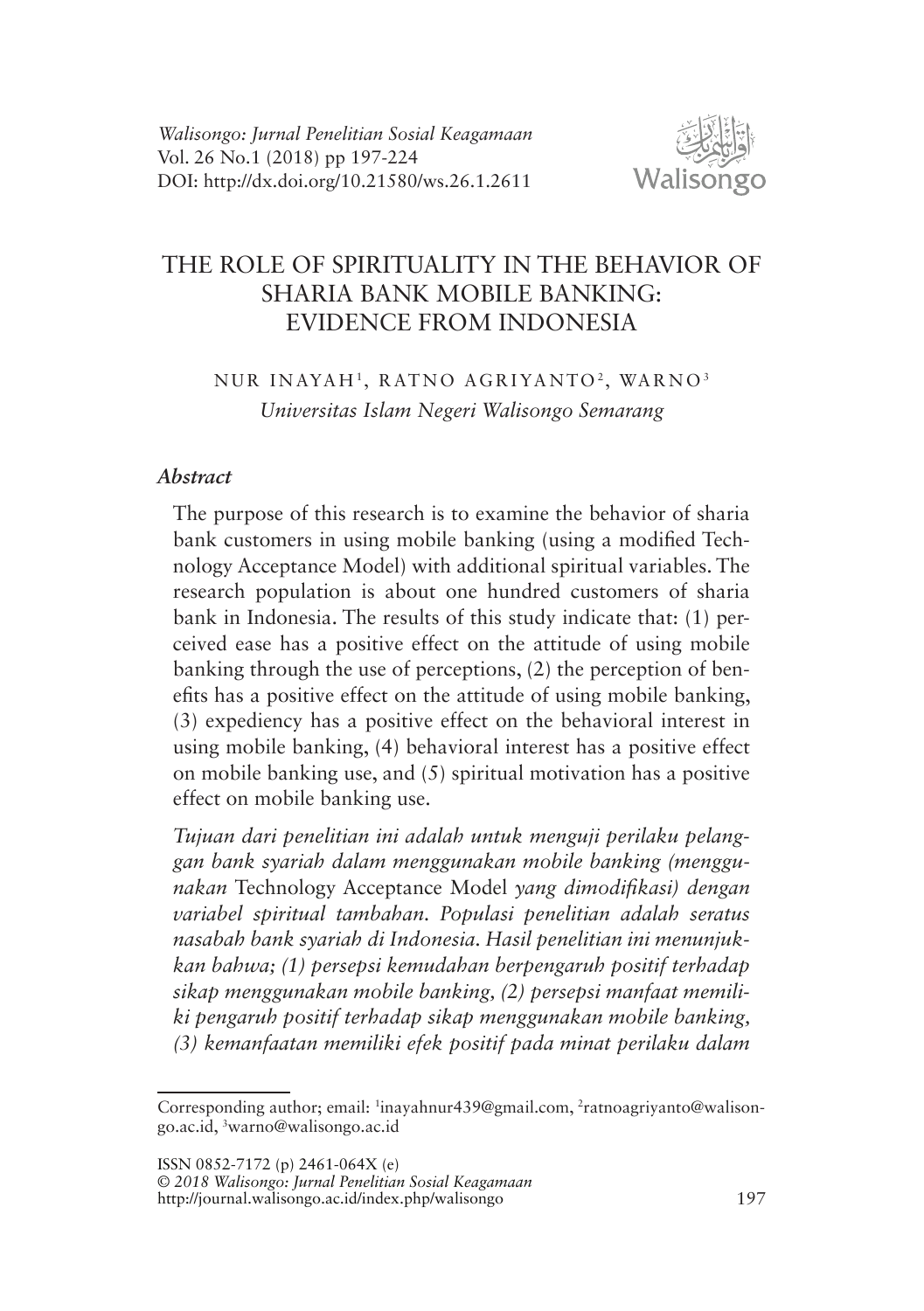#### NUR INAYAH ET AL.

*menggunakan mobile banking, (4) minat perilaku memiliki efek positif pada penggunaan mobile banking, dan (5) motivasi spiritual memiliki efek positif pada penggunaan mobile banking.*

**Keywords:** Islamic bank; mobile banking; spirituality; Technology Acceptance Model.

## **Introduction**

Spirituality has been linked to working sector, business, leadership, and religion. The Western countries which are known for their secularism link many elements of spirituality to various aspects of life. Spirituality has an important influence on a person's psychological work. Some researches show that the level of employees' religiosity influences their attitudes and work behavior. The work attitude includes organizational commitment and job satisfaction which then has a direct impact on work productivity. According to a research conducted by Hijri, for business people, the values of Islamic spirituality are very potential to be used to produce attitudes and characters that can be implemented to achieve business continuity that is in accordance with the Islamic perspective. The research conducted by Shofwa also shows that spiritual motivation influences the religious performance of the employees and the lecturers of STAIN Purwokerto (Shofwa 2013). While, the research conducted by Alfani shows that Islamic spiritual motivation influences the interest in using internet banking services at Syariah Mandiri Bank of Surabaya (Alfani 2015).

The research shows that one's spiritual motivation has an important role to form human attitudes and behavior. The concept of motivation can be used to predict work attitudes, performance, and interest. Therefore, spiritual motivation can also be used to provide an explanation of the behavior of bank customers in using mobile banking. This is based on the economic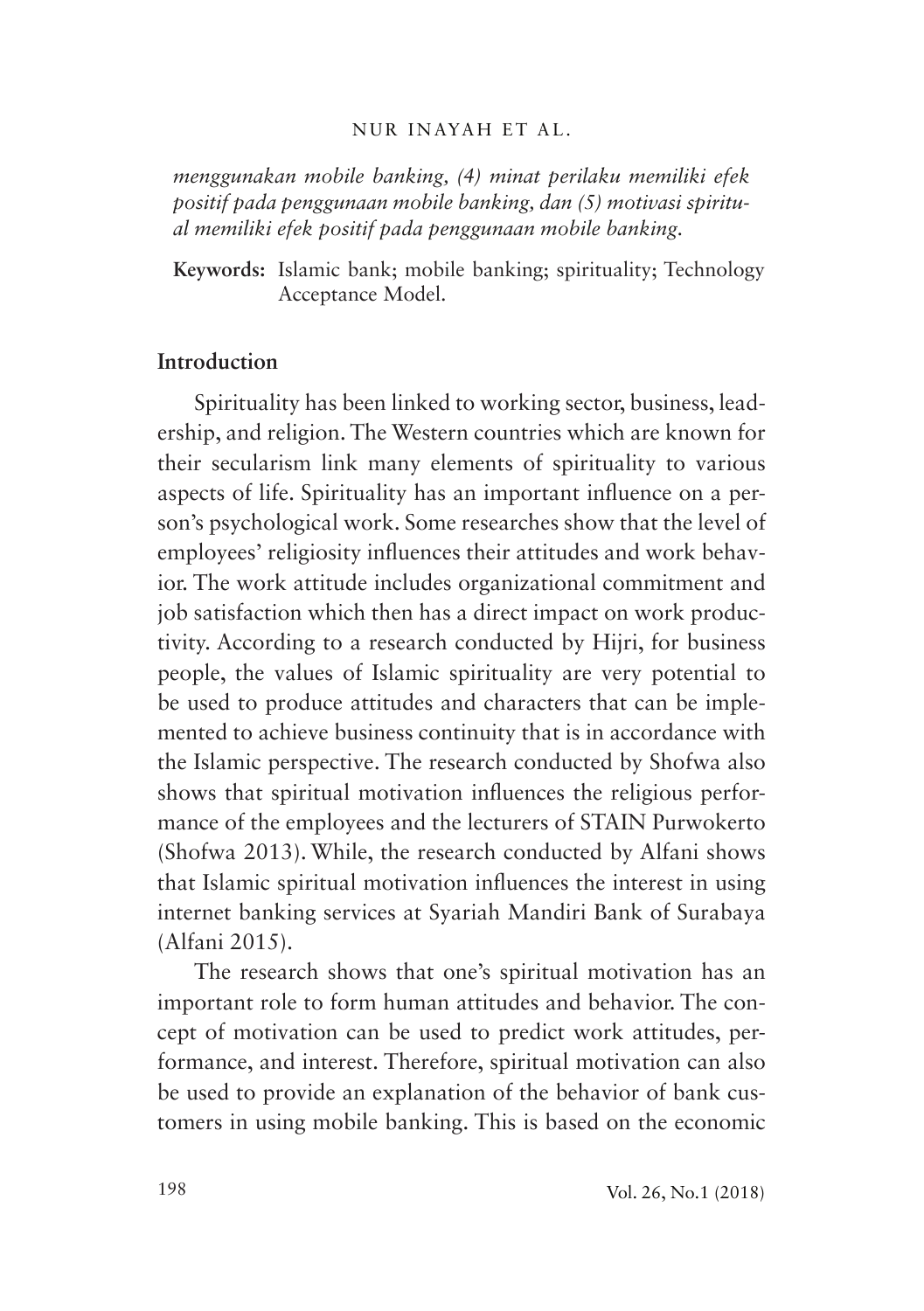behavior of a person who has a goal to fulfill all his needs in achieving prosperity or benefit (Rahmawaty 2012). Thus, spiritual motivation is regarded as a variable that can affect the behavior of bank customers in using mobile banking.

As one of the modern information technologies, the internet is currently developing very rapidly. Technology infrastructure in Indonesia is developing very quickly as said by Alam (2007) that the state influences the progress of information and Poon (2008) adds that adoption will be fast due to technology. Akturan and Tezcan (2012) also states especially in the economic sector, the internet can provide for the delivery of information quickly, widely and accurately. The development of internet technology has now provided many opportunities for the creation of internet-based business applications. One of the industrial sectors that takes advantage of these opportunities is the banking sector where this opportunity is used to develop service facilities. It is in line with Basias' opinion that one of the service-oriented architectures (SOA) (Basias, Themistocleous, and Morabito 2013) is mobile banking. Mobile banking service facilities have now become a concern for competition among banks to capture market share because *online banking* can increase customers (Singh 2004).

Mobile banking is a banking service provided by banks for their customers to be able to use banking services without limit of space and time and also based on cellular and internet technology which makes it easy to carry out various banking transactions without having to come directly to the bank because it can be accessed at any time (Sa'diyah and Aziroh 2013).

Because of the development of internet-based products, both conventional banks and Islamic banks have taken the advantage. Some Islamic banks that have participated in developing mobile banking as internet-based products are Muamalat Bank, Syariah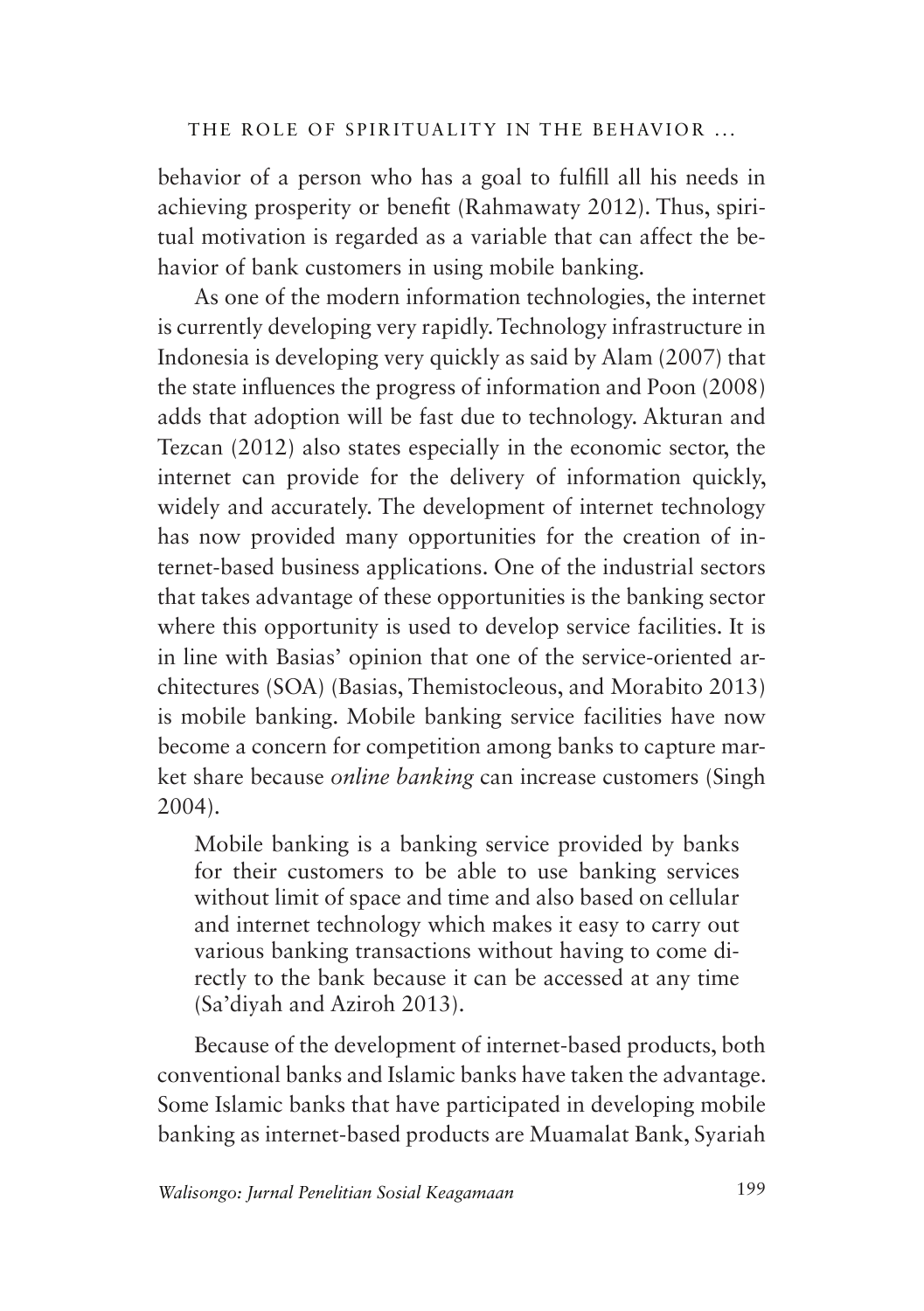Mandiri Bank (BSM), BNI Syariah, BRI Syariah, Bank Syariah Bukopin, Bank Mega Syariah, BCA Syariah and others. Mullan, Bradley, and Loane (2017) state that through product innovation with internet technology in the form of mobile banking, many benefits can be obtained such as customer convenience and strategic importance.

Based on a survey conducted by the Sharing Vision (2015), at the beginning of 2015, the growth of mobile banking users from four banks (Mandiri Bank, BCA, BNI and BRI) reached 23.65 million users in Indonesia. This number has increased by 25% from the previous year which were only 18.8 million users. However, according to the research institute, Miscrosave, the internet users for financial services in Indonesia are only 0.73% of the total cellular phone users. It is much lower than Malaysia with 5.79% and Cambodia with 2.73%. This is because the number of smartphone users in Indonesia is only 20 to 40% of the total SIM card users (200 million users) and the people of Indonesia who have savings in formal financial institutions or banks are only 36% (Tempo 2016). According to Rahayu's research, the reality is also proven that there are still many customers who prefer to do transactions manually by queuing at the bank or at the ATM. And there are still many customers who have mobile banking but are underutilized because not everyone understands how to use it and the level of ability of customers to use mobile phones and the internet is quite low (Wahyudi 2014). According to Akturan and Tezcan (2012), young people tend to prefer mobile banking.

An approach is needed to explain how the customers of sharia banks accept or reject the use of mobile banking. The model that is widely used to measure revenue using technology is the Technology Acceptance Model (TAM). This model can describe the level of individual acceptance to the application of technology and interest in a behavioral use of technology which is influ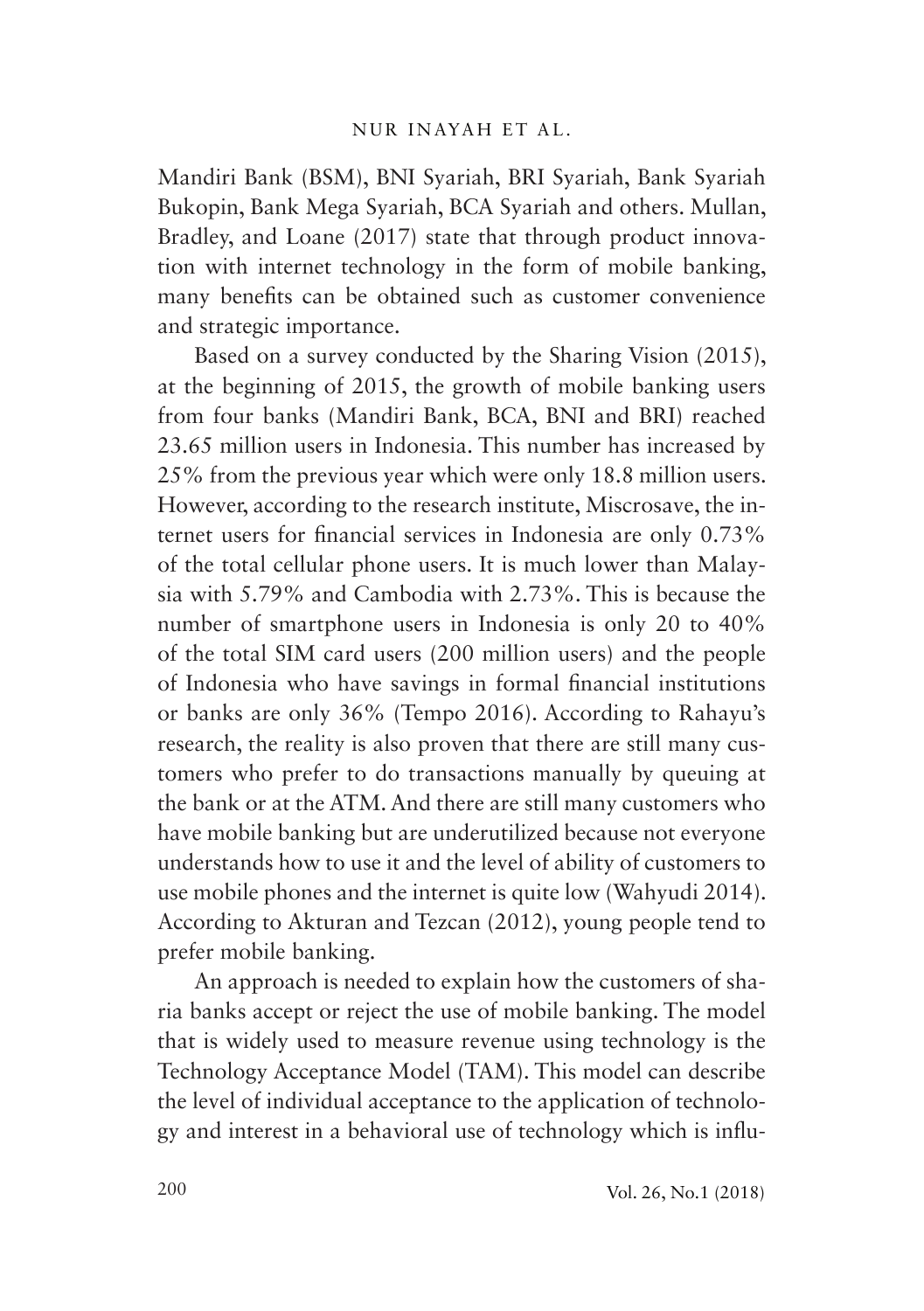enced by two main factors; perceived ease of use and perceived usefulness. Apart from these two factors, there are also several other factors like attitude toward use, interest in behavior use (actual behavior use), and actual system use.

Perceived ease of use is an individual's level of confidence or belief that the use of certain system technologies is easy, free from difficulties, and does not require hard work (Khakim 2016). Attitude toward use is a feeling of support or favorableness or a feeling of not support or unfavorableness of an object that will be addressed. This feeling arises from an individual evaluation of the belief in the results obtained from certain behaviors (Mutia 2016). Behavioral intention to use can be interpreted as a response or reaction of someone who has the desire to use technology. Someone will be satisfied using technology if they believe that the technology is easy to use and will improve their performance (Sahilatua and Noviari 2013). The actual system use is conceptualized in the form of measurement of the frequency and duration of the use of technology (Ratnaningrum 2013).

Based on the aforementioned reasons, the researcher wants to examine further whether the addition of spiritual motivation variables in the TAM model affects the behavior of using mobile banking among customers of Islamic banks. Spiritual motivation is the driving force that awakens activity in the individual, and causes behavior and directs it to a specific goal. Spiritual needs are the needs of *fitr* which fulfillment depends on the perfection of individual growth and maturity. So that the fulfillment of spiritual needs is very influential in the formation of self-concept that will manifest in one's behavior (Yasa 2013).

# **Literature Review**

## *Technology Acceptance Model*

Technology Acceptance Model (TAM) is a model adopted from the Theory of Reasoned Action (TRA) model. This theory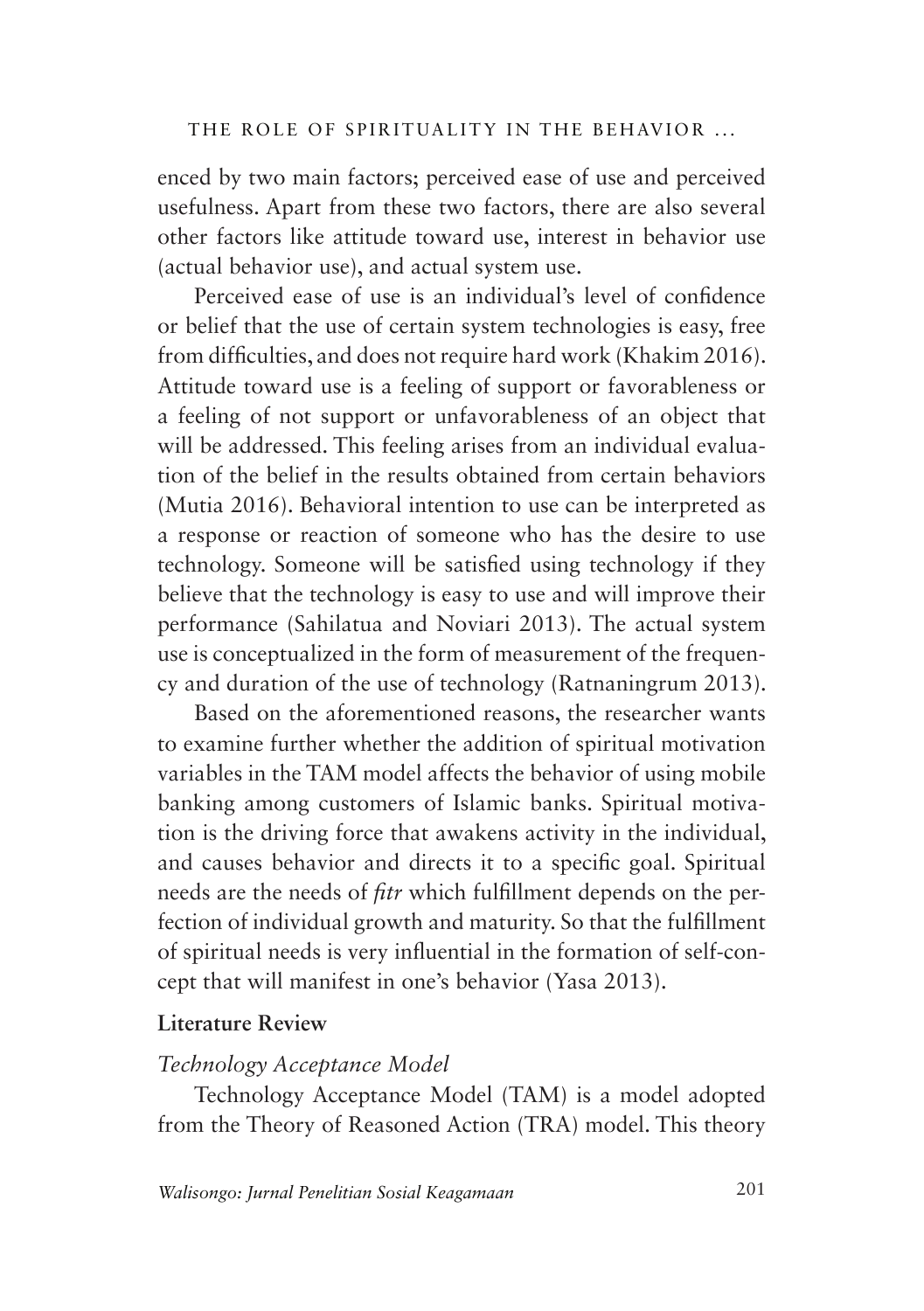is developed by Martin Fishbein and Icek Ajzen. The TRA model is a theory of reasoned action with a premise that reaction and one's perception of something will determine the attitude and behavior of that person. Furthermore, Davis developed a broader model of TAM to explain the interest in the behavior of technology use. This theory has two main factors that influence interest in the behavioral use of technology; perceived ease of use and perceived usefulness. Khakim (2016) and Minjoon (2016) state that perceived ease of use is the level of confidence or trust of individuals that the use of certain system of technology is easy, free from difficulties, and does not require hard work. While perceived usefulness is the level of confidence or individual belief that the use of certain system of technology will improve work performance (Khakim 2016)**.** The original model of TAM that Davis introduced before being modified can be seen in figure 1.





Figure 1 explains the relationship between variables contained in the Technology Acceptance Model theory, where the external variables are considered to have an effect on perceived usefulness and perceived ease of use. While perceived ease of use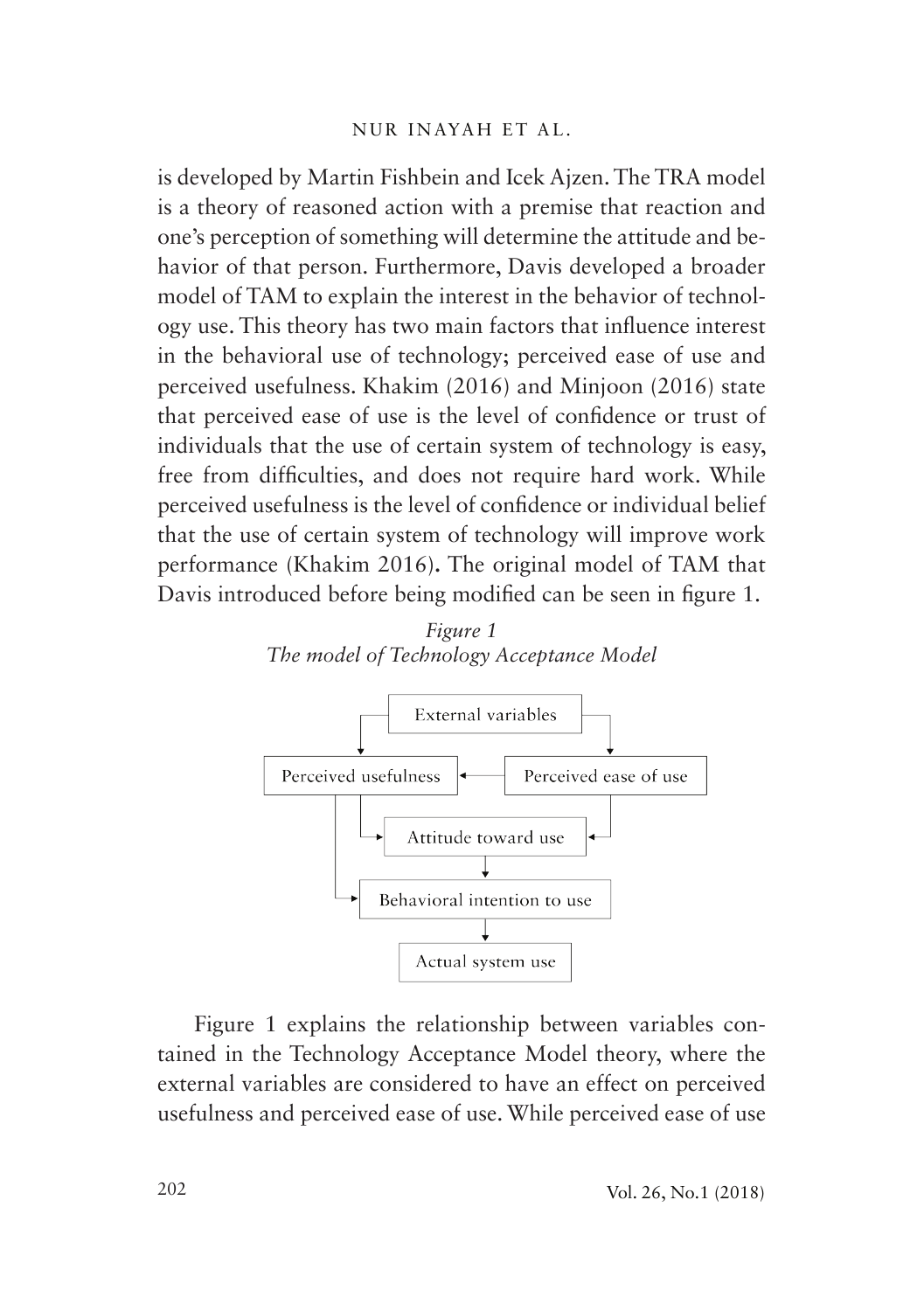will affect perceived usefulness. Both perceptions will later influence the attitude toward use. On the other hand, perceived usefulness will affect the behavioral intention to use. Furthermore, the behavioral intention to use will be influenced by the attitude toward use and at the same time will affect the actual system use (Khakim 2016).

## *Mobile Banking*

Mobile banking is a service provided by a bank or other financial institutions that allows its customers to conduct financial transactions remotely by using mobile devices such as smartphones or tablets. Whereas, Hanif et al., in their research stated that mobile banking is a bank's facility in the modern era that follows technology and communication developments. Services available on mobile banking include payments, transfers, history, and others. The use of mobile banking service on cellular phones allows customers to carry out their banking activities more easily and also without limit of space and time (Akhtar 2013).

Ramadhan and Herianingrum in their research state that mobile banking is a service that uses information technology. Mobile banking or shortly called as m-banking is a banking service provided by a bank to its customers to support the flow and ease of banking activities (Siradj 2017). Whereas according to Wulandari and Moeliono, mobile banking is a banking facility or service that uses communication tools such as mobile phones. Mobile banking is generally classified into 3 parts: informational, communicative, and transactional.

# **Hypotheses**

# *The positive effect of the ease perception on the attitude of using mobile banking*

Perceived ease of use is defined as the level at which a person believes that the use of technology is easy and does not require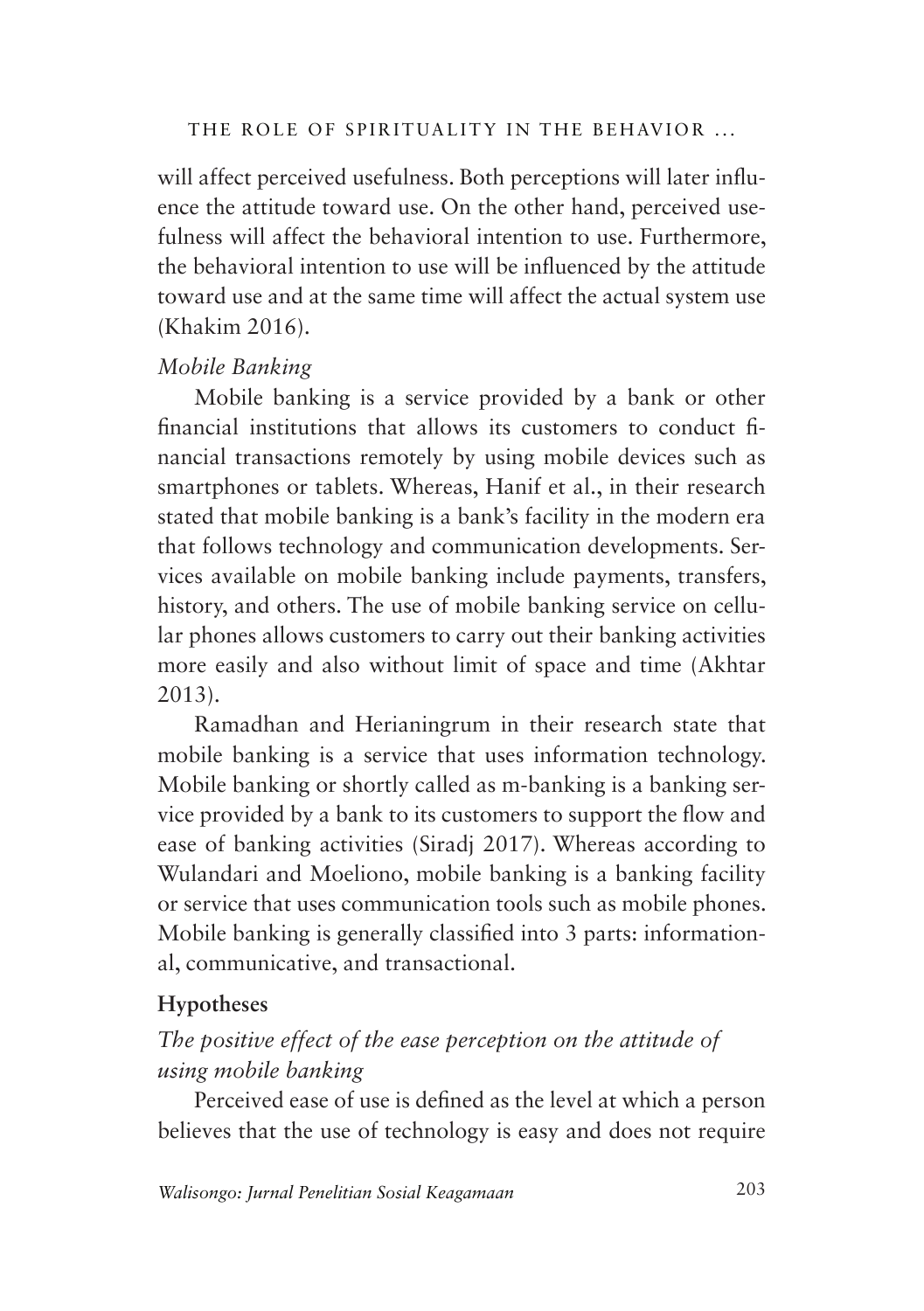#### NUR INAYAH ET AL.

the effort of the user. This concept includes the clarity of the purpose of the use of technology and the ease of use of the system to reach the goal according to the wishes of the user. If someone believes that the system of technology is easier to use, they will use it. On the contrary, if someone think that the system of technology is not easy to use, they will not use it (Saputri 2015). Based on this explanation, it can be said that perceived ease of use is the level to which someone believes that the technology is easy to use and does not require hard work so that it is frequently used. In line with Davis' opinion, according to Bapat, banks are supposed to add various facilities to maintain and facilitate their customers (Bapat 2017). Davis provides several indicators that are used to measure perceived ease of use, including: easy to learn, controllable, clear and understandable, flexible, easy to become skillful, and easy to use. Based on the TAM theory and previous research, the first hypotheses formulated in this study are:

- H1a: Ease perception has a positive effect on the attitude of using mobile banking.
- H1b: Ease perception has a positive effect on the attitude of using mobile banking through the perception of benefits.

# *The positive effect of the benefit perception on the attitude of using mobile banking*

According to Davis, perceived usefulness is defined as the level at which someone believes that the use of technology is something that can improve their work. Hosain states that customer perceptions will influence use loyalty. This concept relates to the benefits of using technology for its users (Digabriele 2009). If someone believes that technology is useful then they will use it (Khakim 2016). Davis provides several indicators that are used to measure perceived usefulness, among others: accelerating work, improving performance, increasing productivity,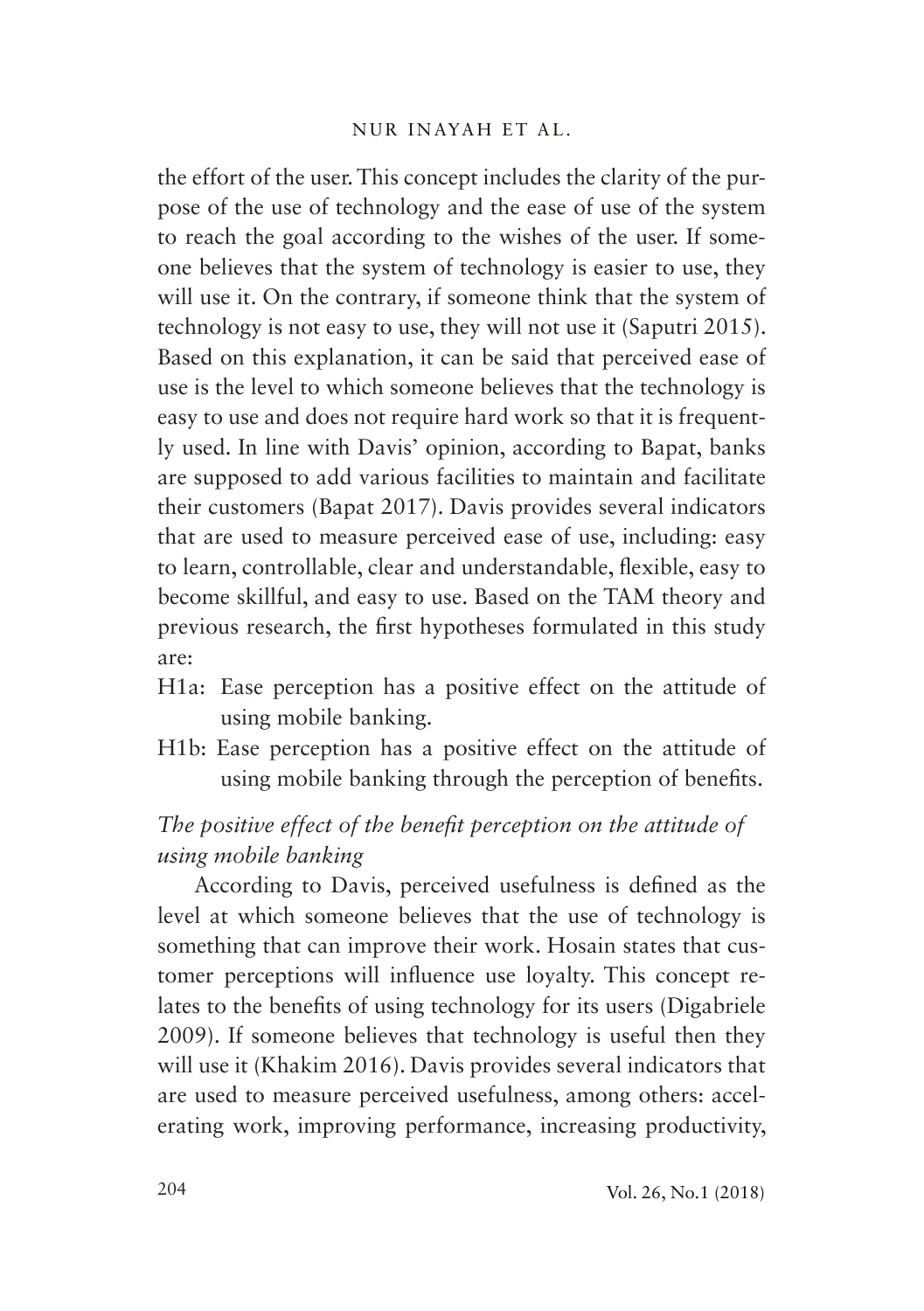effectiveness, simplifying work, and useful (Agriyanto 2015). Based on the TAM theory and previous research, the second hypothesis formulated in this study is:

H2: Benefit perception has a positive effect on the attitude of using mobile banking.

# *The positive effect of the attitude of use on the interest in the behavior of using mobile banking.*

According to Ajzein, attitude toward behavior is a feeling of support or favorableness or a feeling of not support or unfavorableness of an object to be addressed. This feeling arises from an individual evaluation of the belief in the results obtained from certain behaviors (Mutia 2016). Whereas according to Davis, the attitude towards the use in the TAM theory model is conceptualized as an attitude towards the use of a system in the form of acceptance or rejection as an effect of using technology in work. Furthermore, Yahyapour defines attitude as a form of evaluation of the consequences of carrying out certain behaviors (see Ratnaningrum 2013). Kwateng (2018) and Agriyanto (2016) are also in line to provide several indicators to measure attitudes towards internet banking use, among others: internet banking is fun to use, using internet banking is a good idea, internet banking is considered necessary, appealing to all banks to use internet banking, and using internet banking is wise idea. Based on the TAM theory and previous research, the third hypothesis formulated in this study is:

H3: The attitude of use has a positive effect on the interest in the behavior of using mobile banking.

# *Benefit perception has a positive effect on the interest in the behavior of mobile banking use*

Suryobroto explains that interest is a tendency in individuals to be attracted to an object or to enjoy an object. If a person is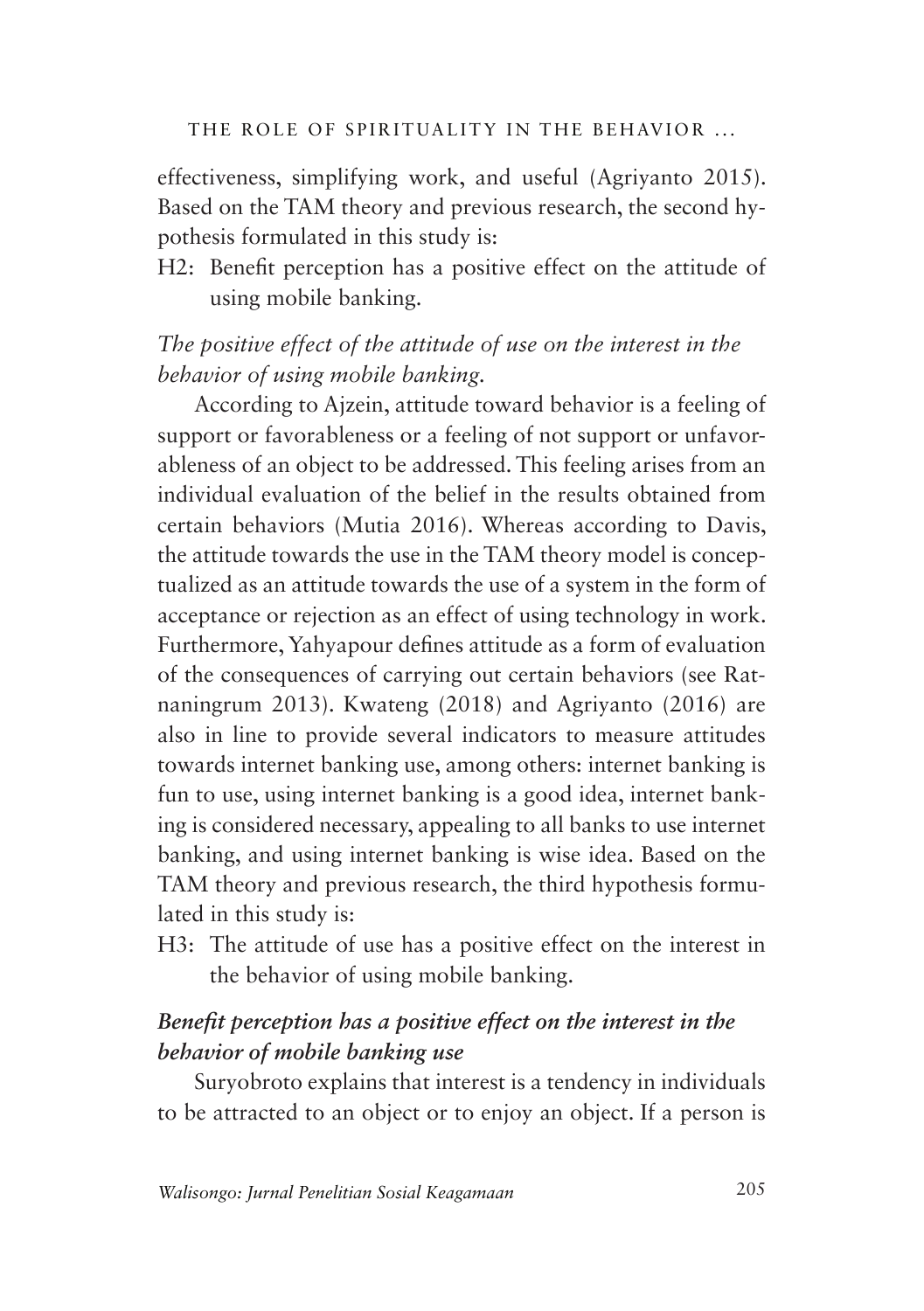### NUR INAYAH ET AL.

interested in something then he will feel happy or interested in the object of interest. While Mappier explains that interest is a mental device consisting of feelings, hopes, education, fear or other tendencies that move individuals towards a choice. Furthermore, according to Sukardi, interest is one of the elements of personality that plays an important role in making future decisions. Interest will direct individuals to an object on the basis of pleasure or displeasure. So that interest can be known from statements of pleasure or displeasure with a particular object (Anendro 2016). According to Bohar Soeharto, behavior is the result of the teaching and learning process that occurs as a result of his interaction with the surrounding environment caused by personal experiences. So it is clear that behavior is influenced by both internal factors and environmental factors around it. Behavior is all human activities that are directly observed, or which can be observed by outsiders (Suharyat 2009; Agriyanto 2017). Furthermore, according to Kurt Lewin, behavior is a function of individual characteristics (motives, values, personality traits, etc.). Based on the TAM theory and previous research, the fourth hypothesis formulated in this study is :

H4: Benefit perception has a positive effect on the interest in the behavior of mobile banking use.

# *Interest in behavior has a positive effect on the use of mobile banking.*

According to Liang Han Bank, facilitating mobile banking is a communication tool (Hans 2014). Davis states that the actual use of the system is a form of external psychomotor response that is measured by someone with real use. According to Wibowo, the use of the system is actually conceptualized in the form of measurement of the frequency and duration of the use of technology (Ratnaningrum 2013). Whereas Kusuma and Susilowati state that the use of online banking can be a bench-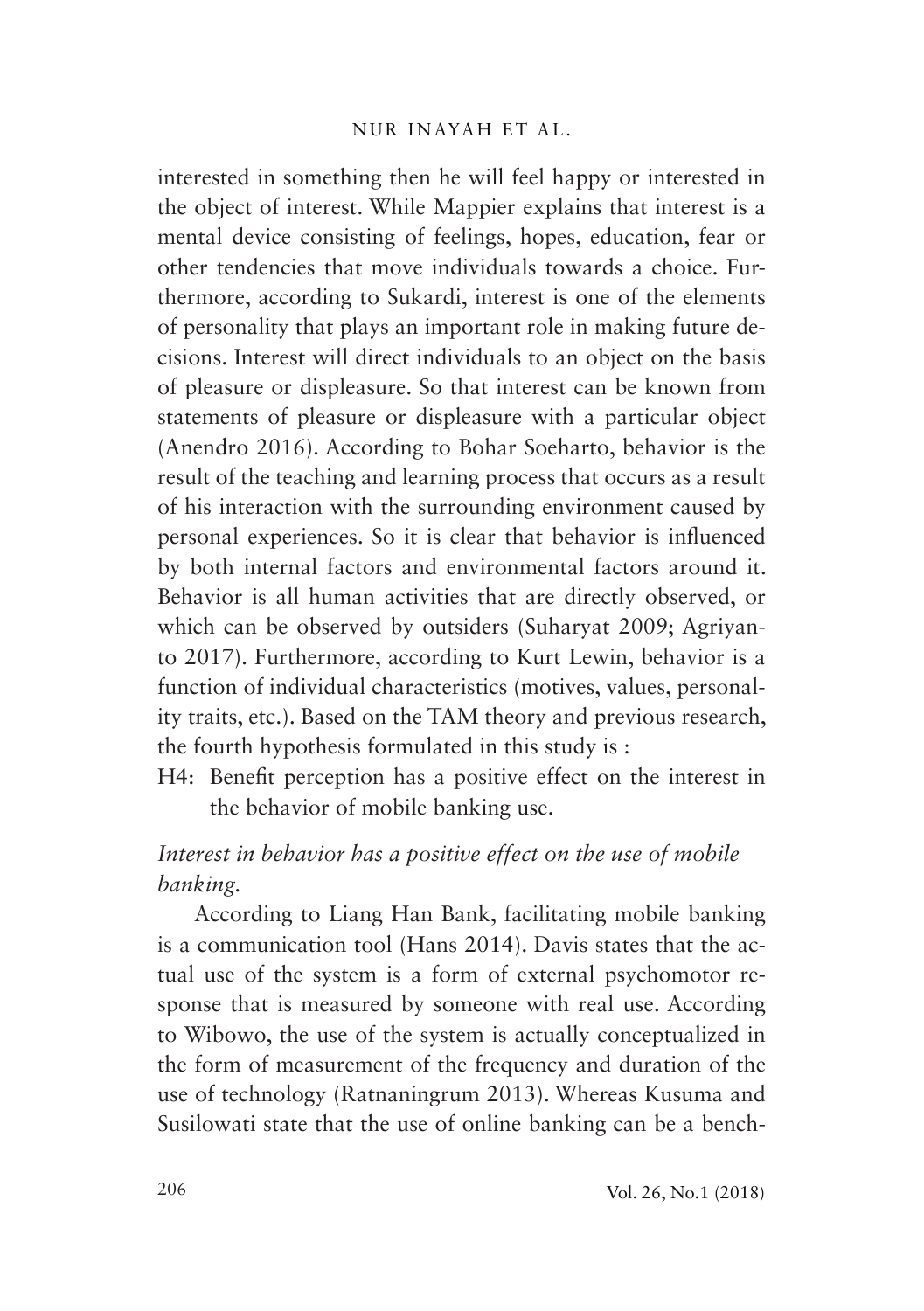mark for the success of the system as measured by the frequency of use and diversity or difference of transactions takes place. Someone will be satisfied using the system if he believes that the system is easy to use and will increase productivity from the real conditions of use. So, the use of online banking can be defined as the real condition of customers using online banking which is conceptualized in the form of measuring the frequency of use and diversity of transactions carried out by the customers in using online banking. Rigopoulos and Askounis provide indicators that are used to measure the actual use of internet banking based on repeated use and more frequent use (Ratnaningrum 2013; Warno 2014). Based on the TAM theory and previous research, the fifth hypothesis formulated in this study is:

H5: Interest in behavior has a positive effect on the use of mobile banking.

# *Spiritual motivation has a positive effect on the use of mobile banking.*

Motivation is the main key in interpreting and creating human actions. Meanwhile, in Islamic teachings, it is affirmed that the purpose of human life is to worship Allah swt. So, in Islam, this motivational role is called intention and worship. Intention is the main driver of human to act or make charity, while worship is the goal itself. As stated in the Quran (Al-An'am [6]: 162) meaning: *"Say: verily my worship, my life, and my death are only for Allah, the Lord of the worlds'*.

According to (Ratnaningrum 2013), there are three human motivations caused by needs that is physiological motivation *(jismiyah)*, psychological motivation *(nafsiah)*, and spiritual motivation (spiritual). A person is supposed to start his activity with the intention of worship and always considers the aspect of *maslaḥah* in obtaining prosperity in this world and in the hereafter. Whereas according to Najati, spiritual motivation is the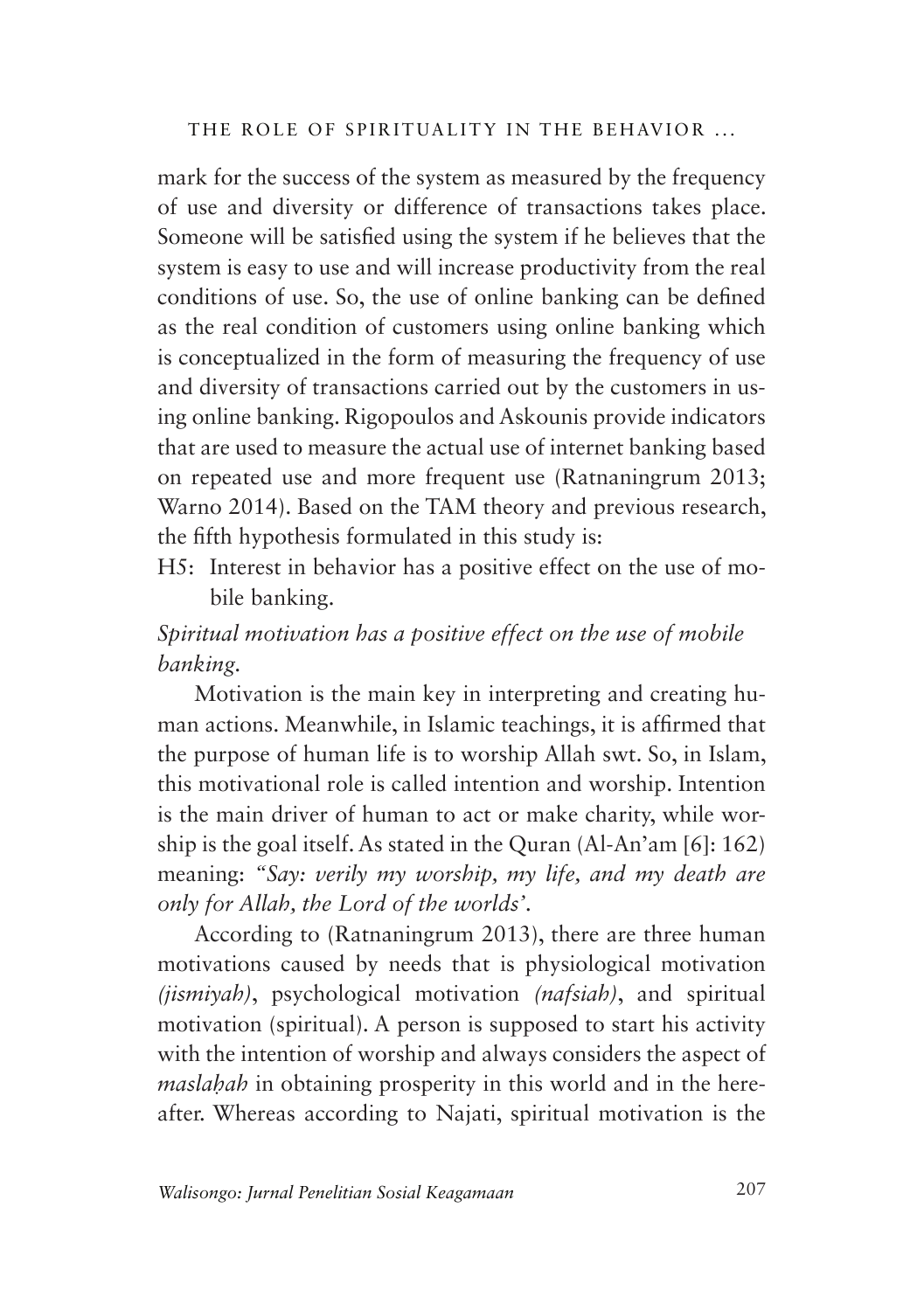driving force that an action is brought into realization, and causes behavior and directs it to certain goals. Spiritual needs are the needs of *fitri* which fulfillment depends on the perfection of individual growth and maturity. So that the fulfillment of spiritual needs is very influential in the formation of self-concept that will manifest in one's behavior (Yasa 2013; Warno 2013). Therefore, spiritual motivation is an important aspect in the behavior of using mobile banking. Based on the TAM theory and previous research, the sixth hypothesis formulated in this study is:

H6: Spiritual motivation has a positive effect on the use of mobile banking.



*a Proposed theoretical framework and hypothesis proposition*

### **Population and sample**

The population used in this study is sharia bank customers in Semarang that use mobile banking. Because the population is not known exactly, the formula used to determine the number of samples needed is the Bernoulli formula as follows**:**

$$
n = \frac{\left(\mathbb{Z}\frac{\alpha}{2}\right)^2 \cdot p \cdot q}{e^2}
$$

Remarks: n sample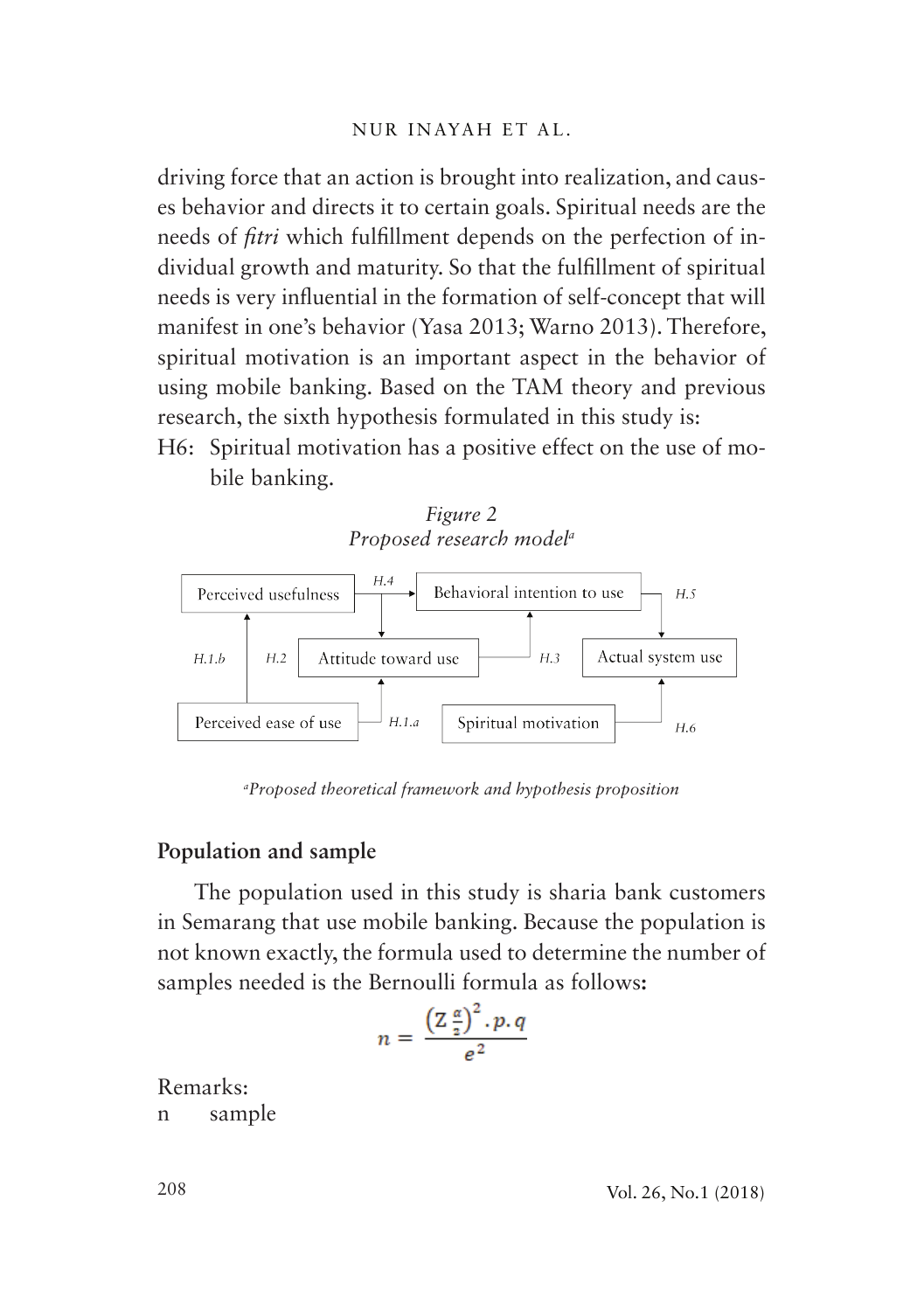- Z values obtained from standard normal tables with opportunities $\frac{\alpha \alpha}{2a}$
- e error
- p probability of population not taken as a sample
- q probability of population taken as a sample (1-p)

This study uses a level of accuracy ( $\alpha$ ) of 5% and a confidence level of 95%, so that the value of  $Z = 1.96$  is obtained. The value of the error rate (e) has been determined at 10% (0.1), the probability of the correct questionnaire q (received) and the wrong p (rejected) is 50% (0.5) respectively. Based on the Bernoulli formula, the sample calculation that will be used by researchers is:

$$
n = \frac{(1,96)^2 \cdot 0,5 \cdot 0,5}{(0,1)^2} = 96,04
$$

From these calculations, the number of samples is 96.04 which is almost 100. So the number of samples that will be used to represent the population in this study are 100 respondents. While the sampling technique used in this study is purposive sampling technique, that is the technique of determining the sample based on certain considerations. So, the selected samples are the respondents who have certain characteristics and ignore those who do not have these characteristics. The main criteria for selecting samples in this study are sharia bank customers that use mobile banking. Data collection for this study is obtained from questionnaire.

### **Data Analysis Technique**

In this study, the data analysis technique used was statistical data on Structural Equation Modeling (SEM) using warpPLS 5.0 statistical software. SEM is an analysis that combines a factor analysis approach, a structural model, and path analysis. The method of testing the data is conducted by testing the model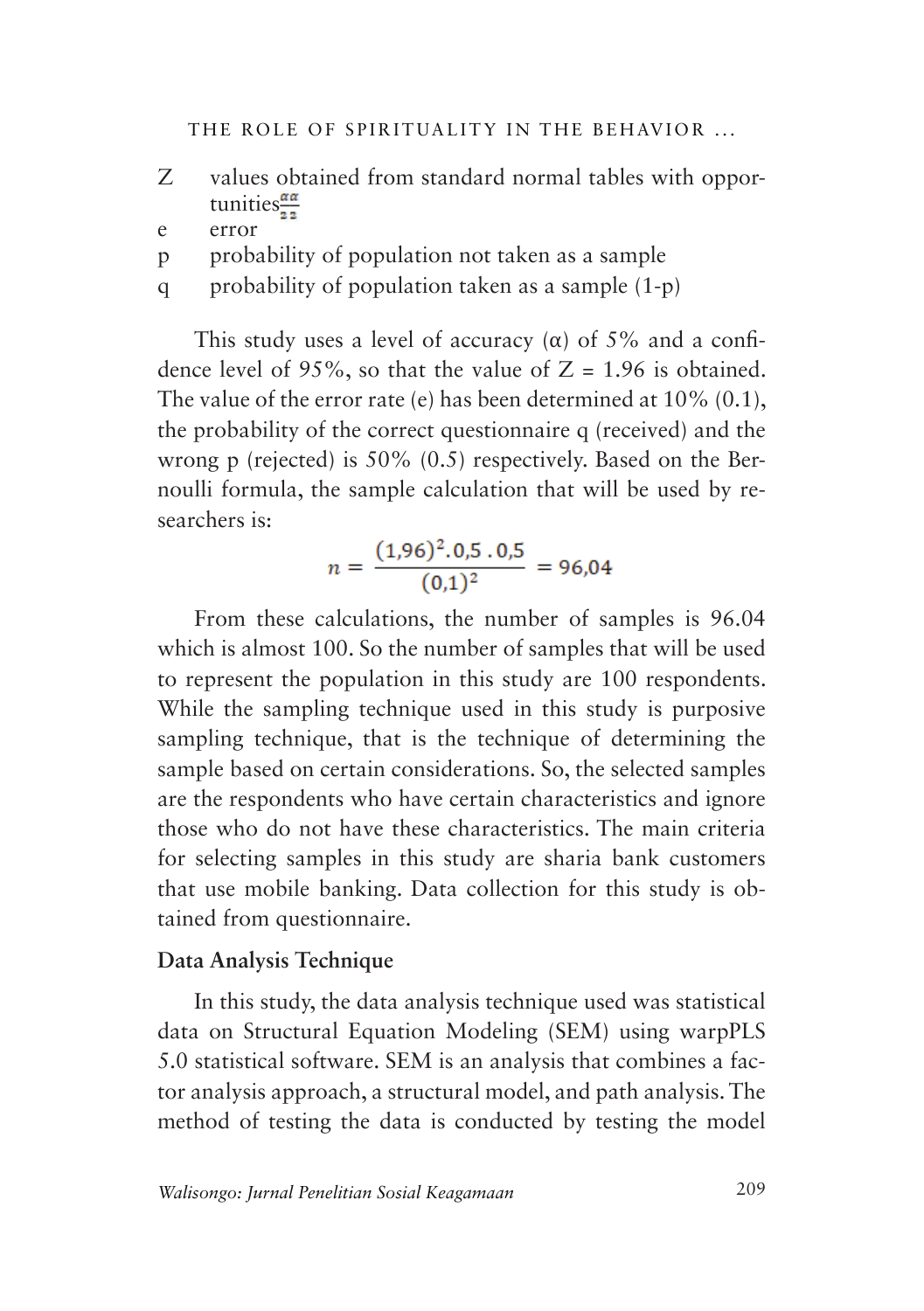with Confirmatory Factor Analysis/Outer Model which aim is to examine the relationship between unobserved latent variables that cannot be measured directly. This test is seen in terms of reliability and validity. Reliability is seen with composite reliability and alpha cronbach. While constructed validity was analyzed in two components; convergent validity (loading factor and AVE) and discriminant validity (AVE root and correlation between latent variables). Structural model testing is used to test hypothetical relationships or paths between latent variables. Structural models are seen from three standards; First is a measurement of the Determination Coefficient (R-Square) for each endogenous latent variable in a structural model with substantial criteria (0.75), moderate (0.50), and weak (0, 25); Second is a measurement of predictive relevance or Q (Squared); Third is the Size of Effect (F-Squared effect size) absolute value of individual contributions for each predictor latent variable in the variable R-Squared value criterion. Effect Size can be grouped into three categories; weak  $(0.02)$ , medium  $(0.15)$ , and large  $(0.35)$ . Hypothesis testing is based on the level of significance and coefficient value. The hypothesis is accepted if the significance value is <5% (0.05) and the coefficient value is in accordance with the direction of the hypothesis. On the contrary, if the significance value is  $> 5\%$  (0.05) and the coefficient value is not appropriate, the hypothesis is not accepted (Ghozali 2002; Susanti 2010).

## **Results and Discussion**

## *Confirmatory Factor Analysis*

Each instrument used to measure research variables must have good reliability, where the composite value is  $> 0.70$ . This is because reliability describes that the instrument used to measure the variables in this study consistently raises the same results every time a measurement is made. In addition, all research variables must also have discriminant validity values > 0.50 ob-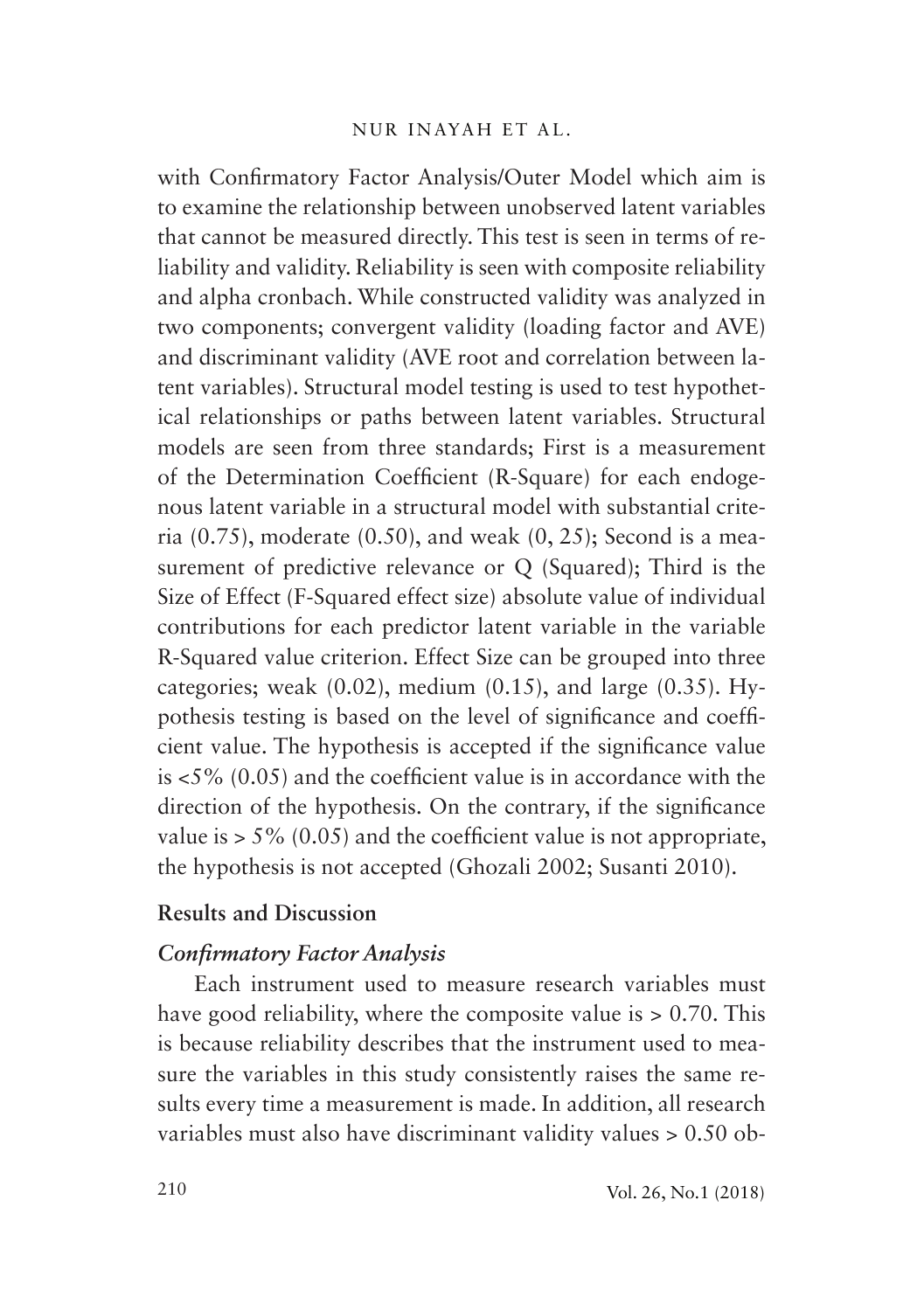tained from comparing the square root value of average variance extracted for each variable with a correlation between other variables in the model. This is to show that the research instrument has good convergent validity. Because the instrument that has met the elements of convergent validity means that the instrument is able to collect data with the same pattern to measure the same construct. The values of composite reliability, loading factor, and average variance extracted (AVE) in this study can be seen in table 1.

| Latent variable                                        | Loading  |
|--------------------------------------------------------|----------|
| KMD (Composite reliability = $0,851; AVE = 0,588$ )    |          |
| KM <sub>D</sub> 1                                      | (0, 807) |
| KMD <sub>2</sub>                                       | (0,765)  |
| KMD3                                                   | (0,719)  |
| KMD4                                                   | (0,775)  |
| KMF (Composite reliability = $0,844$ ; AVE = $0,576$ ) |          |
| KMF1                                                   | (0,786)  |
| KMF <sub>2</sub>                                       | (0,769)  |
| KMF3                                                   | (0,657)  |
| KMF4                                                   | (0, 815) |
| SKP (Composite reliability = $0,835$ ; AVE = $0,559$ ) |          |
| SKP <sub>1</sub>                                       | (0,718)  |
| SKP <sub>2</sub>                                       | (0,750)  |
| SKP3                                                   | (0, 816) |
| SKP4                                                   | (0,703)  |
| MNT (Composite reliability = $0,765$ ; AVE = $0,452$ ) |          |
| MNT <sub>1</sub>                                       | (0,678)  |
| MNT <sub>2</sub>                                       | (0,602)  |
| MNT3                                                   | (0, 598) |
| MNT4                                                   | (0,793)  |
| PGN (Composite reliability = $0,771$ ; AVE = $0,459$ ) |          |
| PGN <sub>1</sub>                                       | (0,683)  |
| PGN <sub>2</sub>                                       | (0,760)  |
| PGN <sub>3</sub>                                       | (0,613)  |
| PNG4                                                   | (0,644)  |

*Table 1 Reliability and convergent validity*

*Walisongo: Jurnal Penelitian Sosial Keagamaan* 211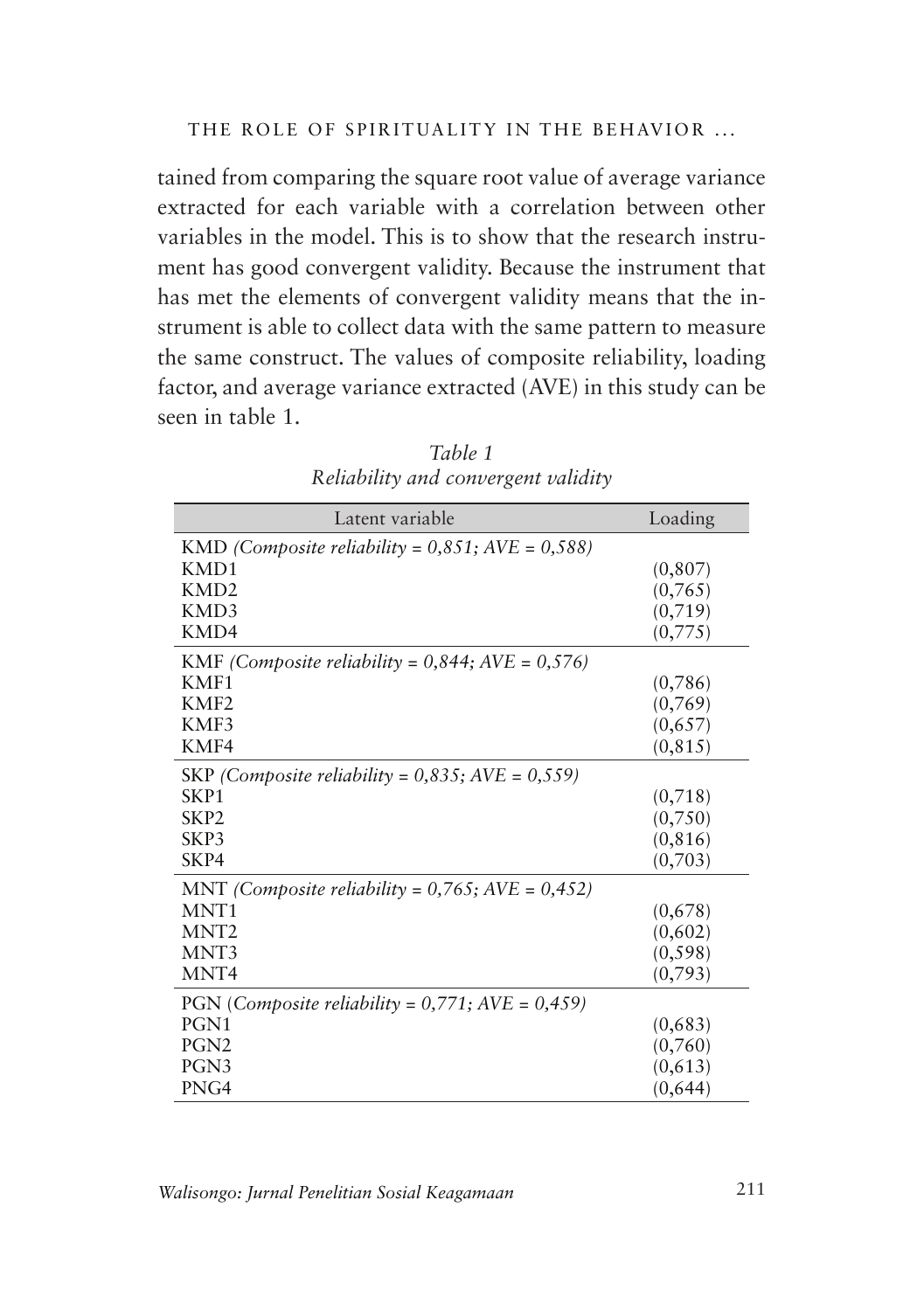| NUR INAYAH ET AL. |  |
|-------------------|--|
|                   |  |

| SPT (Composite reliability = $0,788$ ; AVE = $0,650$ ) |          |
|--------------------------------------------------------|----------|
| SPT <sub>1</sub>                                       | (0, 806) |
| SPT <sub>2</sub>                                       | (0, 806) |

Based on the table 1, the data show that all research variables have composite reliability values > 0.70 and the indications of fulfilling discriminant validity in research instruments can be seen from the results of average variance extracted (AVE) root values > other construct correlations. The AVE root results in the diagonal column must show that all variables have AVE roots higher than other construct correlations. The fulfillment of discriminant validity criteria in the research instrument can be known through the cross loading value < loading construct value. To find out whether the discriminant validity is fulfilled in this research instrument, it can be seen in table 2.

| Discriminant valiaity    |                |                |                |                  |                   |                |
|--------------------------|----------------|----------------|----------------|------------------|-------------------|----------------|
|                          | <b>KMD</b>     | <b>KMF</b>     | <b>SKP</b>     | <b>MNT</b>       | <b>SPT</b>        | PGN            |
| <b>KMD</b>               | (0,767)        | 0,556          | 0,664          | 0,569            | 0,337             | 0,469          |
| <b>KMF</b>               | 0,556          | (0,759)        | 0,671          | 0,572            | 0,537             | 0,336          |
| <b>SKP</b>               | 0,664          | 0,671          | (0,748)        | 0,640            | 0,449             | 0,429          |
| <b>MNT</b><br><b>SPT</b> | 0,573<br>0,337 | 0,554<br>0,537 | 0,598<br>0,449 | (0,672)<br>0,513 | 0,513<br>(0, 806) | 0,302<br>0,547 |
| PGN                      | 0,589          | 0,598          | 0,655          | 0,655            | 0,547             | (0,677)        |

*Table 2 Discriminant validity*

Based on the data in table 2, it shows that the cross loading value < loading construct value, which is indicated by the average variance extracted (AVE) root value > other construct correlation. So it can be concluded that the discriminant validity of the instrument in this study is fulfilled because it has a value  $> 0.50$ .

## **Structural Model Analysis**

Structural model analysis is used to test hypotheses and model fit. In this study, the hypotheses test and fit data model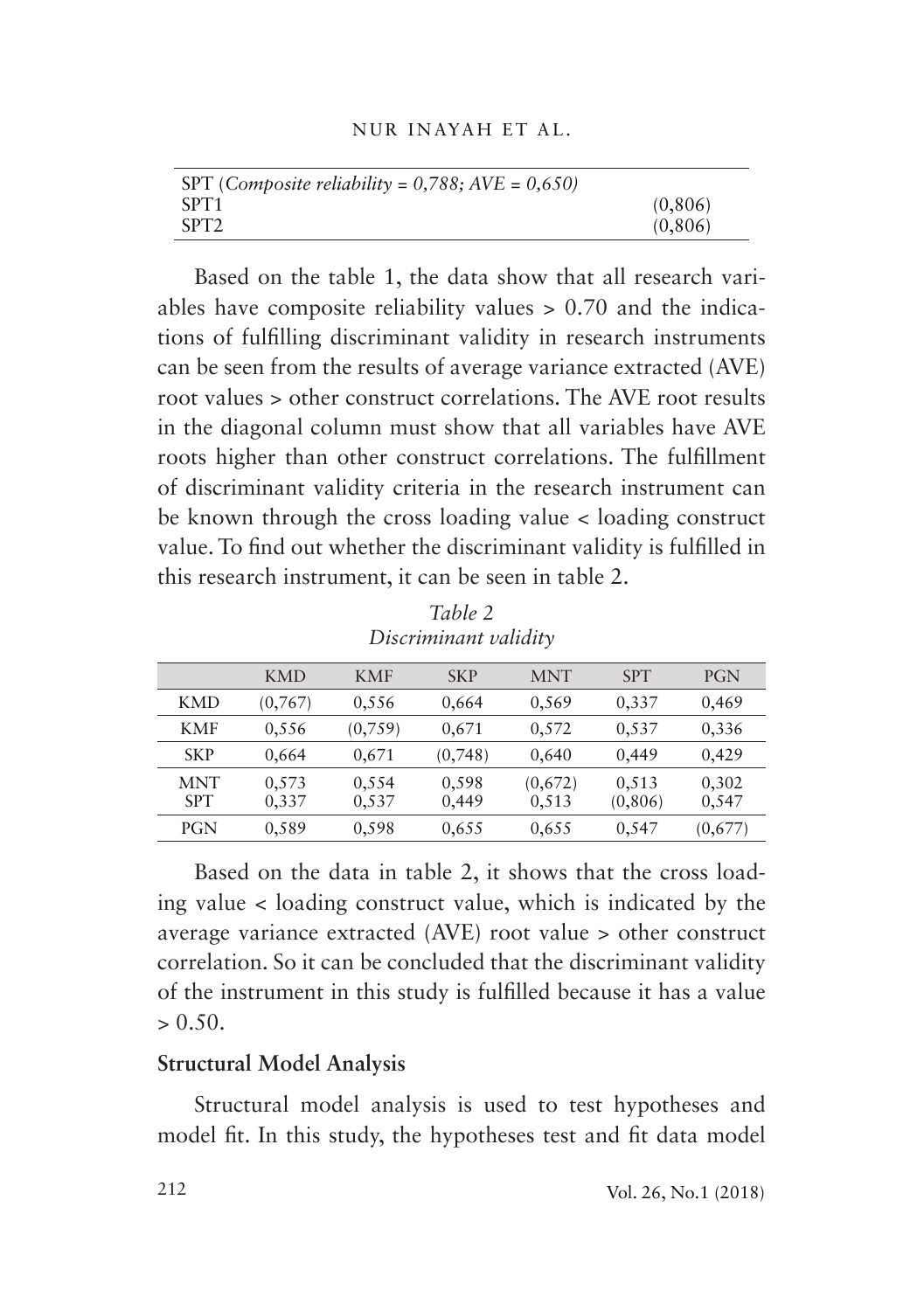were carried out using WarpPLS 5.0 software. The results of full measurement of structural equation models can be seen in Figure 3**.**



Figure 3 shows that all paths in the empirical research model show results that are significant at levels <0.01 and <0.05. To find out the model built whether it meets the criteria of the model that is fit or not, several indicators were used in the WarpPLS 5.0 software.

Some model fit indicators such as average path coefficient (APC), average R-squared (ARS), and average block VIF (AVIF) in this study can be seen in table 3.

| Table 3                                  |                    |                                               |            |
|------------------------------------------|--------------------|-----------------------------------------------|------------|
| Model fit                                |                    |                                               |            |
| Indicator                                | Value              | Standard                                      | Conclusion |
| Average path coefficient<br>(APC)        | $0,439$ P<0,001    | P < 0.05                                      | Model Fit  |
| Average R-squared (ARS)                  | $0,493$ P<0,001    | P< 0.05                                       | Model Fit  |
| Average adjusted<br>R-squared (AARS)     | $0,484$ P< $0,001$ | P< 0.05                                       | Model Fit  |
| Average block VIF (AVIF)                 | 1,498              | acceptable if $\leq$ 5,<br>ideally $\leq$ 3,3 | Model Fit  |
| Average full collinearity<br>VIF (AFVIF) | 2,261              | acceptable if $\leq$ 5,<br>ideally $\leq$ 3,3 | Model Fit  |

*Walisongo: Jurnal Penelitian Sosial Keagamaan* 213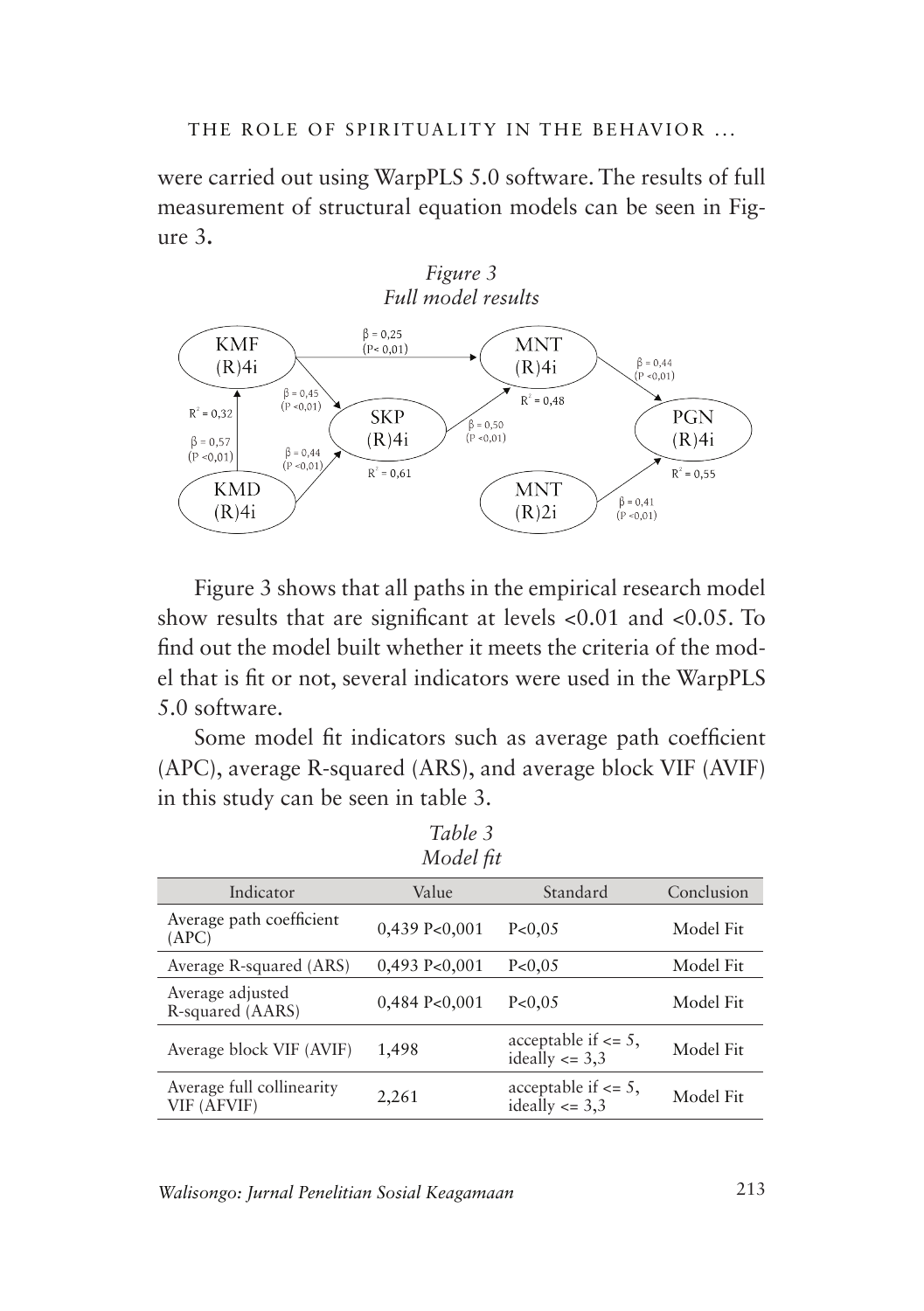The data in table 3 show that the criteria for the goodness of fit model have been fulfille where the APC value of 0.439 and ARS of 0.493 are all significant. The AVIF value as a multicollinearity indicator is 1.498 (smaller than 5) that meets the criteria. The full collinearity value of VIF which is the result of full collinearity testing that includes vertical and lateral multicollinearity shows a number of 2.261 (smaller than 3.3). This result shows that there are no linearity problems (relationships) either vertically or laterally. Vertical collinearity is the relationship between predictor variables, while lateral collinearity is the relationship between predictor variables and criteria.

## **Discussion**

The first hypothesis a, which states that the perception of convenience has a positive effect on the attitude of mobile banking use, is accepted. These results are in accordance with the output of structural equation models in Figure 3 which shows that the coefficient value of the relationship between perceived ease (KMD) and the attitude of mobile banking use (SKP) is 0.44 and the P value is <0.01. Evidently the first hypothesis a answers the research question that asks whether ease of perception affects the attitude of using mobile banking. Because the results of empirical testing show that the perception of ease hypothesis has a positive effect on the use of mobile banking. This indicates that the ease of using mobile banking applications is able to influence the attitude of Islamic bank customers while using mobile banking applications. This is in line with the research conducted by (Larsson and Viitaoja 2017) that digital banking provides convenience for loyal customers.

The first hypothesis b, which states that the perception of convenience has a positive effect on the attitude of mobile banking use through the perception of use, is accepted. These results are in accordance with the output of structural equation models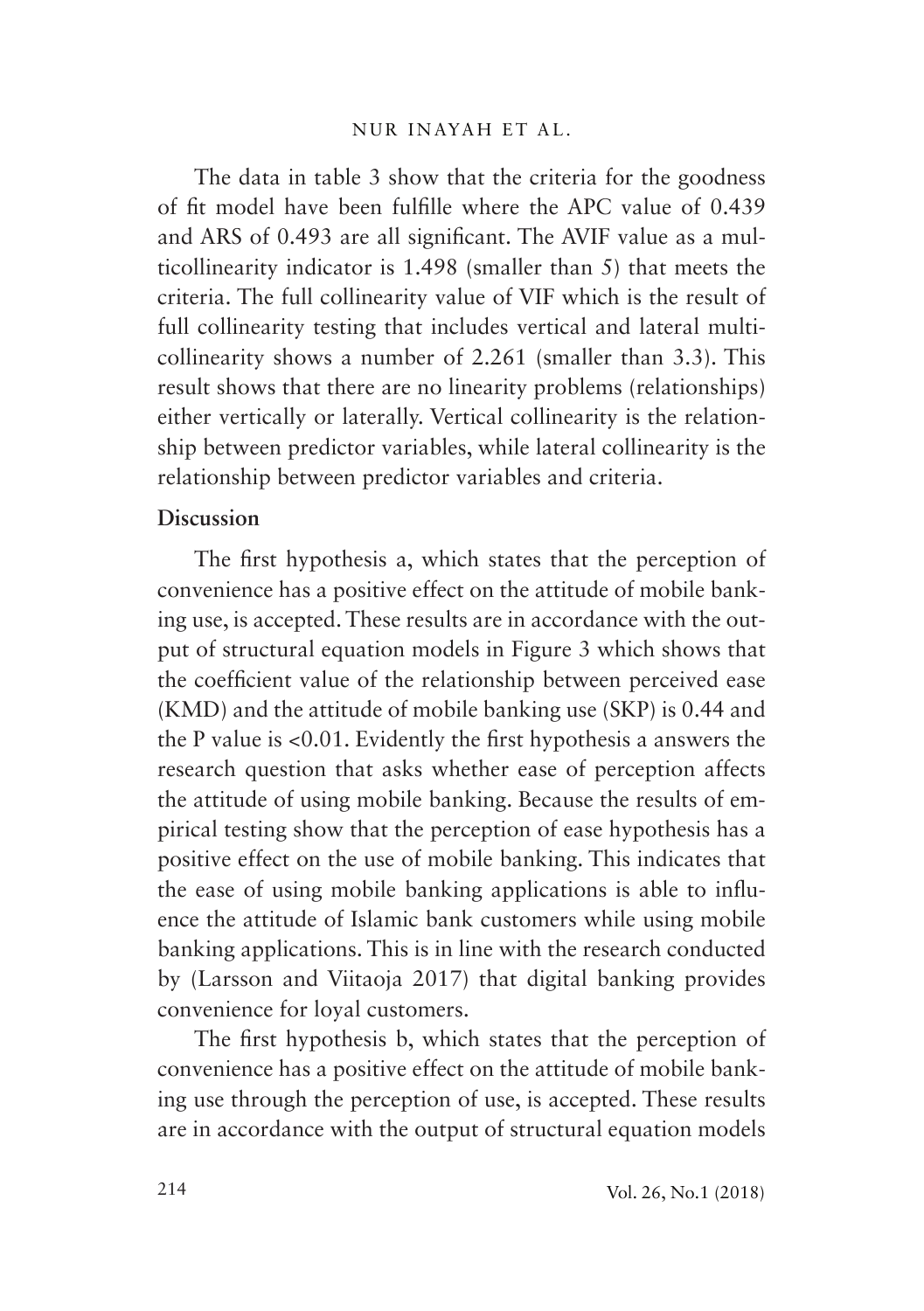in Figure 3 which shows that the coefficient value of the relationship between perceived ease (KMD) and perceived usefulness (KMF) is 0.57 and P value <0.01 and perceived usefulness with the attitude of using mobile banking (SKP) of 0.45 and P value <0.01. So that the KMD path coefficient value against SKP indirectly through KMF is  $0.26$  with a value of  $p < 0.01$  obtained from  $0.57 \times 0.45 = 0.26$ . It is proven that the first hypothesis b answers research questions that ask whether perceptions of ease have an effect on the attitude of using mobile banking through perceptions of usefulness. Because the results of empirical testing show that the perception of ease hypothesis has a positive effect on the attitude of using mobile banking through the perception of usefulness. The results of this study are consistent with the research conducted by (Mathuva, Mboya, and McFie 2017), which states that indirectly perceived ease of use has an influence on the attitude towards use through the customer's usefulness in Surabaya using mobile banking. This indicates that the ease in using the mobile banking application is able to influence the attitude of sharia bank customers while using the mobile banking application. (Peevers et al. 2011) in their research on sms banking which is part of mobile banking, it made customers easier to do transactio. Perceived usefulness has a positive effect on the attitude of using mobile banking.

The second hypothesis, which states that the perception of benefits has a positive effect on the attitude of mobile banking use, is accepted. This result is in accordance with the output of the structural equation model in Figure 3 which shows that the coefficient value of the relationship between perceived usefulness (KMF) and the attitude of using mobile banking (SKP) is 0.45 and the P value is <0.01. Evidently, the second hypothesis answers the research question that asks whether the perception of benefits affects the attitude of using mobile banking. Because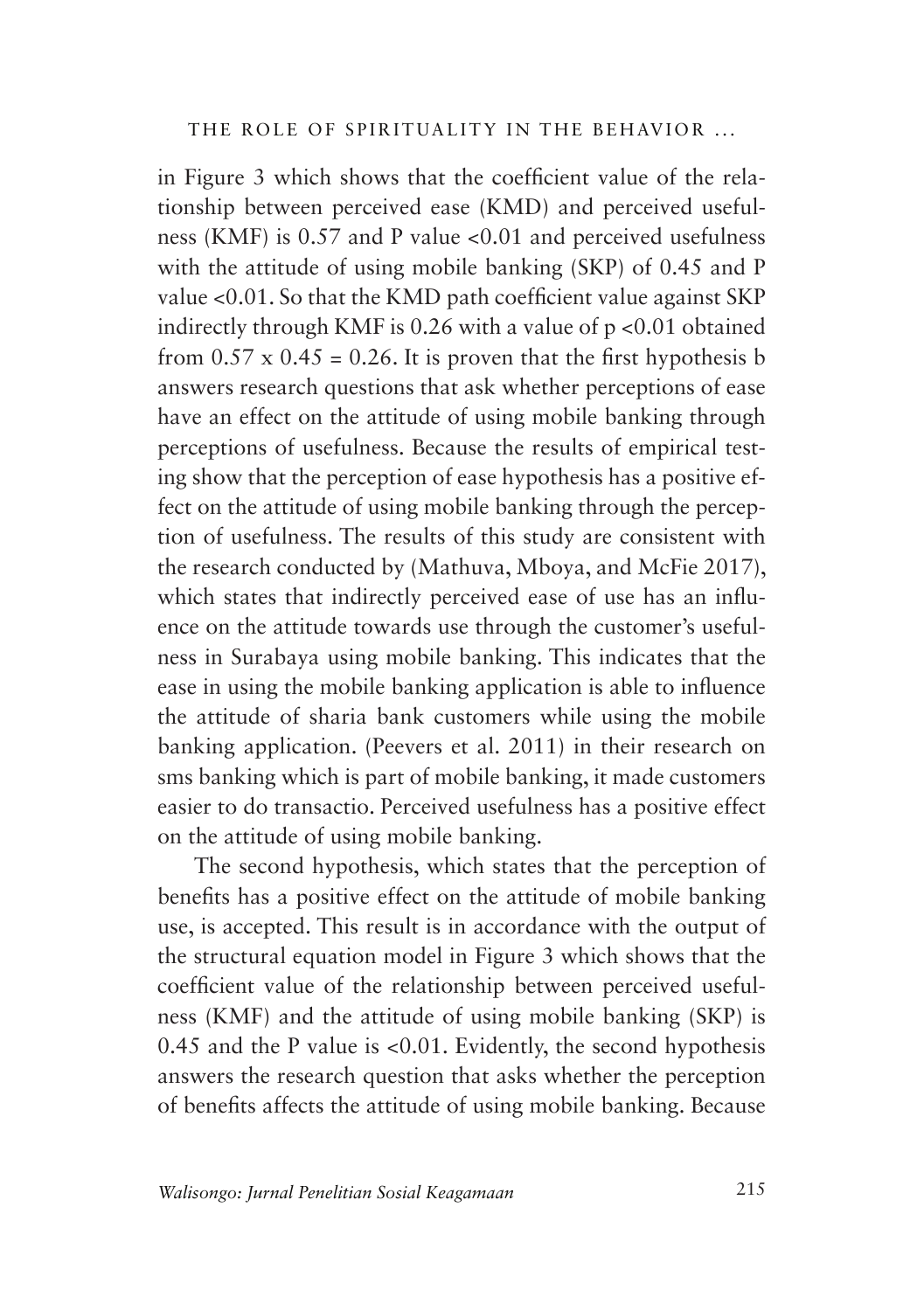the results of empirical testing show that the hypothesis of benefit perception has a positive effect on the attitude of using mobile banking. The results of this study are consistent with the research conducted by (Mathuva, Mboya, and McFie 2017), which states that the perceived usefulness has a positive effect on the attitude towards use of the customers in Surabaya who use mobile banking. This indicates that the benefits obtained by sharia bank customers from the use of mobile banking applications are able to influence the attitude of sharia bank customers while using mobile banking applications. (Narteh 2013) examines that one of the factors for companies to choose a bank is its facilities in the form of mobile banking.

The third hypothesis, which states that the attitude of use has a positive effect on the interest in the behavioral use of mobile banking, is also accepted. These results are in accordance with the output of the structural equation model in Figure 3 which shows that the coefficient value of the relationship between attitude of use (SKP) and interest in the behavior of mobile banking (MNT) use is 0.50 and the value of P value is <0.01. Evidently, the third hypothesis answers the research question that asks whether the attitude of use influences the interest in the behavior of using mobile banking. Because the results of empirical testing show that the attitude of use has a positive effect on the interest in the behavioral use of mobile banking. The results of this study are consistent with the research conducted by Mathuva, Mboya, and McFie (2017) which states that attitude towards use has a positive influence on customers' behavioral intention in Surabaya that use mobile banking. Liu, Chen, and Chou (2011) state that banking transformation in the digital sector through mobile banking is a way to improve the customers' interest. This indicates that the attitude of sharia bank customers while using the mobile banking application is able to influence the interest of sharia bank customers to reuse the mobile banking application.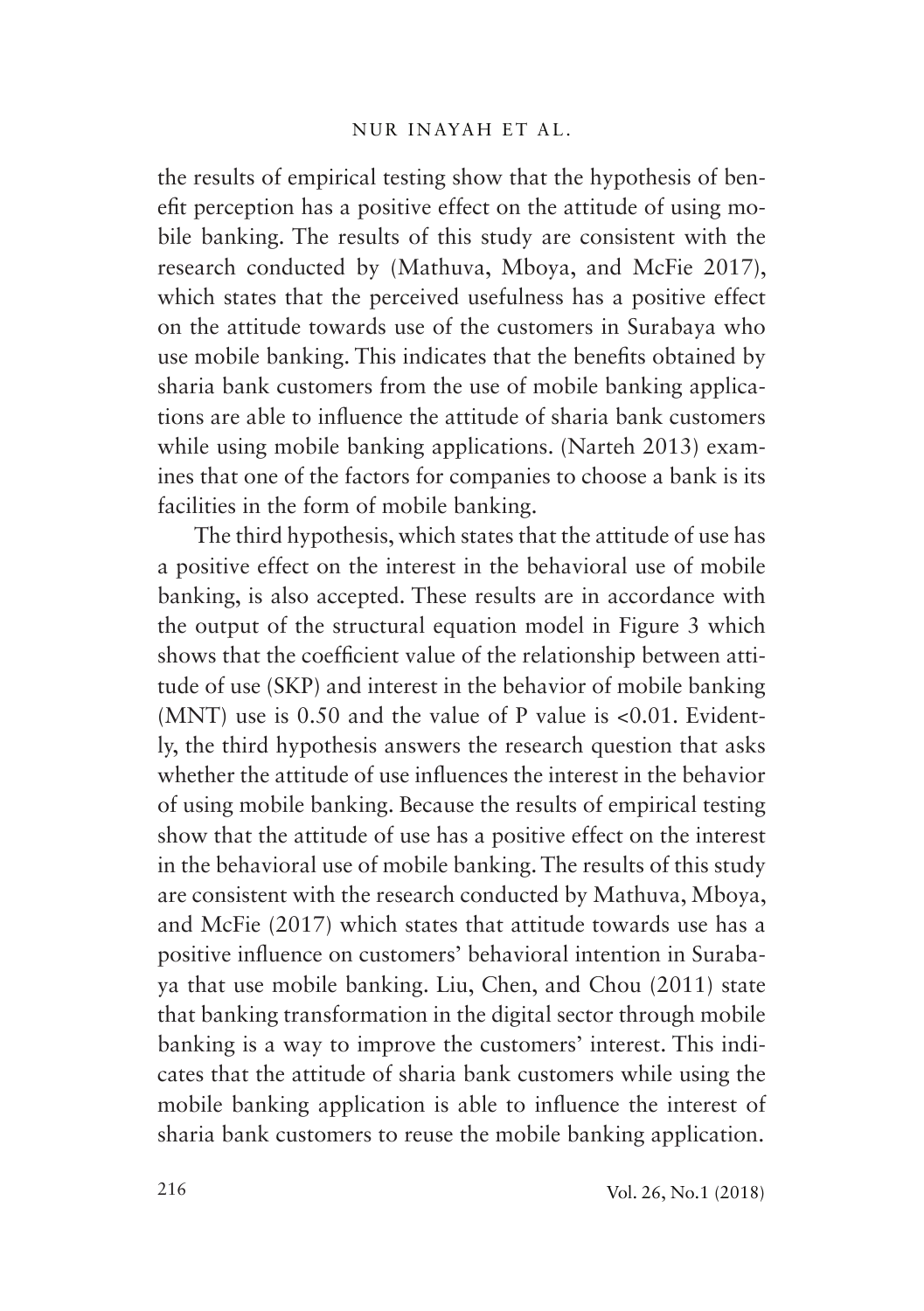The fourth hypothesis, which states that the benefit perception has a positive effect on the behavior interest of mobile banking use, is accepted. This result is in accordance with the output of the structural equation model in Figure 3 which shows that the coefficient value of the relationship between perceived usefulness (KMF) and interest in behavioral use of mobile banking (MNT) is  $0.25$  and the value of P value =  $0.04$  (< $0.05$ ). Evidently, the fourth hypothesis answers the research question that asks whether the perception of expediency influences the behavior interest in using mobile banking. Because the results of empirical testing show that the benefit perception hypothesis has a positive effect on the interest in the behavior of using mobile banking. The results of this study are consistent with the research of (Akhtar 2013), which states that perceived usefulness has a positive and significant effect on the behavioral intention to use mobile banking. This indicates that the benefits obtained by sharia bank customers from the use of mobile banking applications are able to influence the interest of sharia bank customers to reuse the mobile banking application. But the customers certainly will consider two aspects; benefits and risks. (Dinger and Hagen 2009) research shows that internet banking increases banking risk.

The fifth hypothesis, which states that behavior interest has a positive effect on mobile banking use, is accepted. This result is in accordance with the output of the structural equation model in Figure 3 which shows that the coefficient value of the relationship between behavioral interest (MNT) and the use of mobile banking (PGN) is 0.44 and the P value is <0.01. Evidently, the fifth hypothesis answers research questions that ask whether the interest in the behavior affects the use of mobile banking. Because the results of empirical testing show that the behavior interest hypothesis has a positive effect on the use of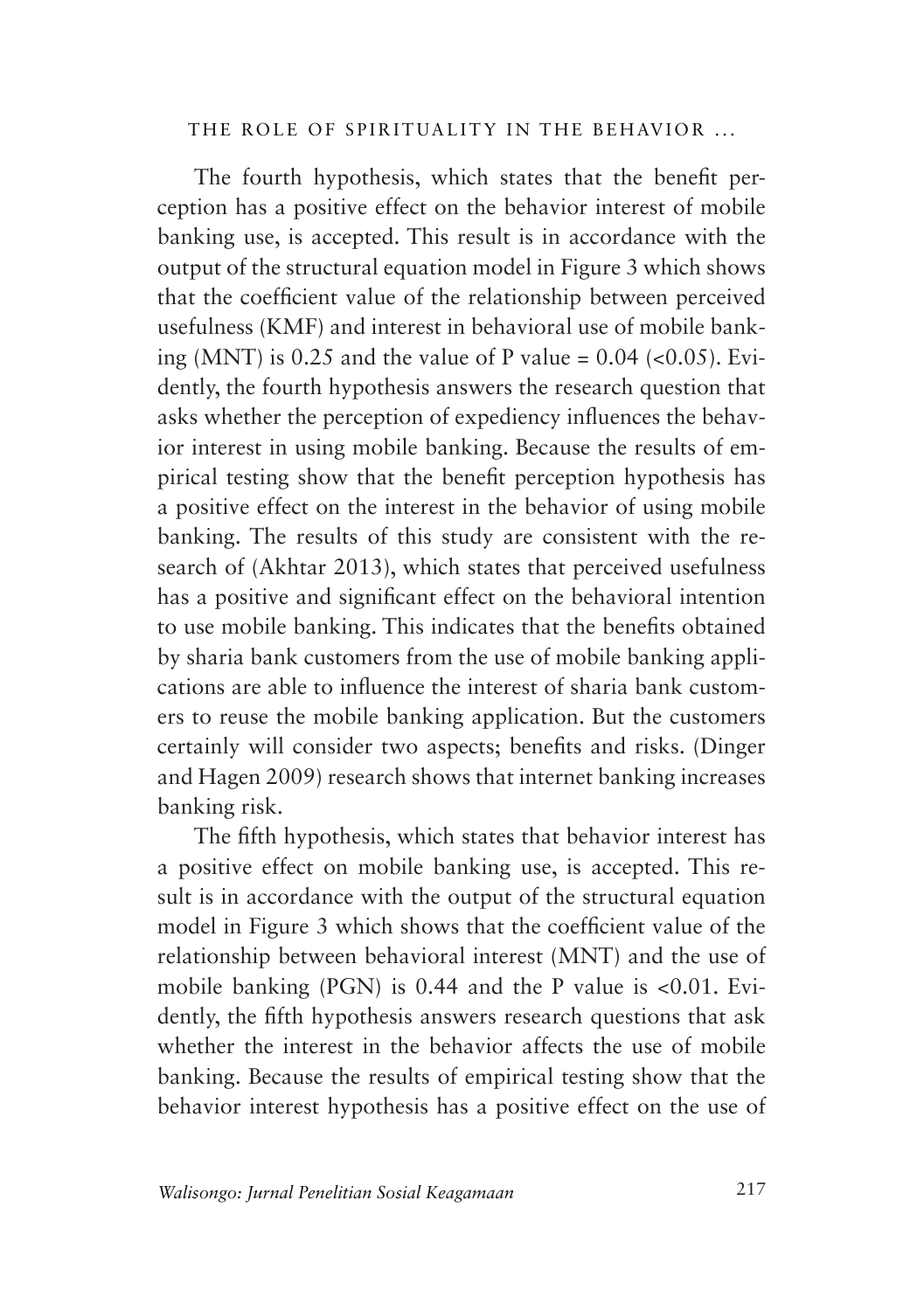mobile banking. The results of this study are consistent with the research conducted by Rahmawaty (2012) and Danyali (2018), which states that behavior interest is positively related to the behavior of using internet banking products. This indicates that the use of mobile banking applications is first influenced by the interest of sharia bank customers to use the mobile banking application.

The sixth hypothesis, which states that spiritual motivation has a positive effect on mobile banking usae, is accepted. This result is in accordance with the output of the structural equation model in Figure 3 which shows that the path coefficient value of the relationship between spiritual motivation (SPT) and mobile banking (PNG) use is 0.44 and the P value is <0.01. It is proven that the sixth hypothesis answers research questions that ask whether spiritual motivation has a positive effect on the use of mobile banking. Because the results of empirical testing show that the spiritual motivation hypothesis has a positive effect on the use of mobile banking. The results of this study are consistent with the study conducted by (Rahmawaty 2012), which states that spiritual motivation is positively related to the interest in the behavior of receiving internet banking products. This indicates that the spiritual motivation of sharia bank customers is able to influence them to use the mobile banking application.

The results of the test of the first till sixth hypothesis can be summarized in the table 4.

*Table 4 Hypotheses testing results*

| Hypothesis    | Description                                                                                                                 | Result   |
|---------------|-----------------------------------------------------------------------------------------------------------------------------|----------|
| Hypothesis 1a | Ease perception has a positive effect on the atti-<br>tude of using mobile banking.                                         | Accepted |
| Hypothesis 1b | Ease perception has a positive effect on the atti-<br>tude of using mobile banking through the per-<br>ception of benefits. | Accepted |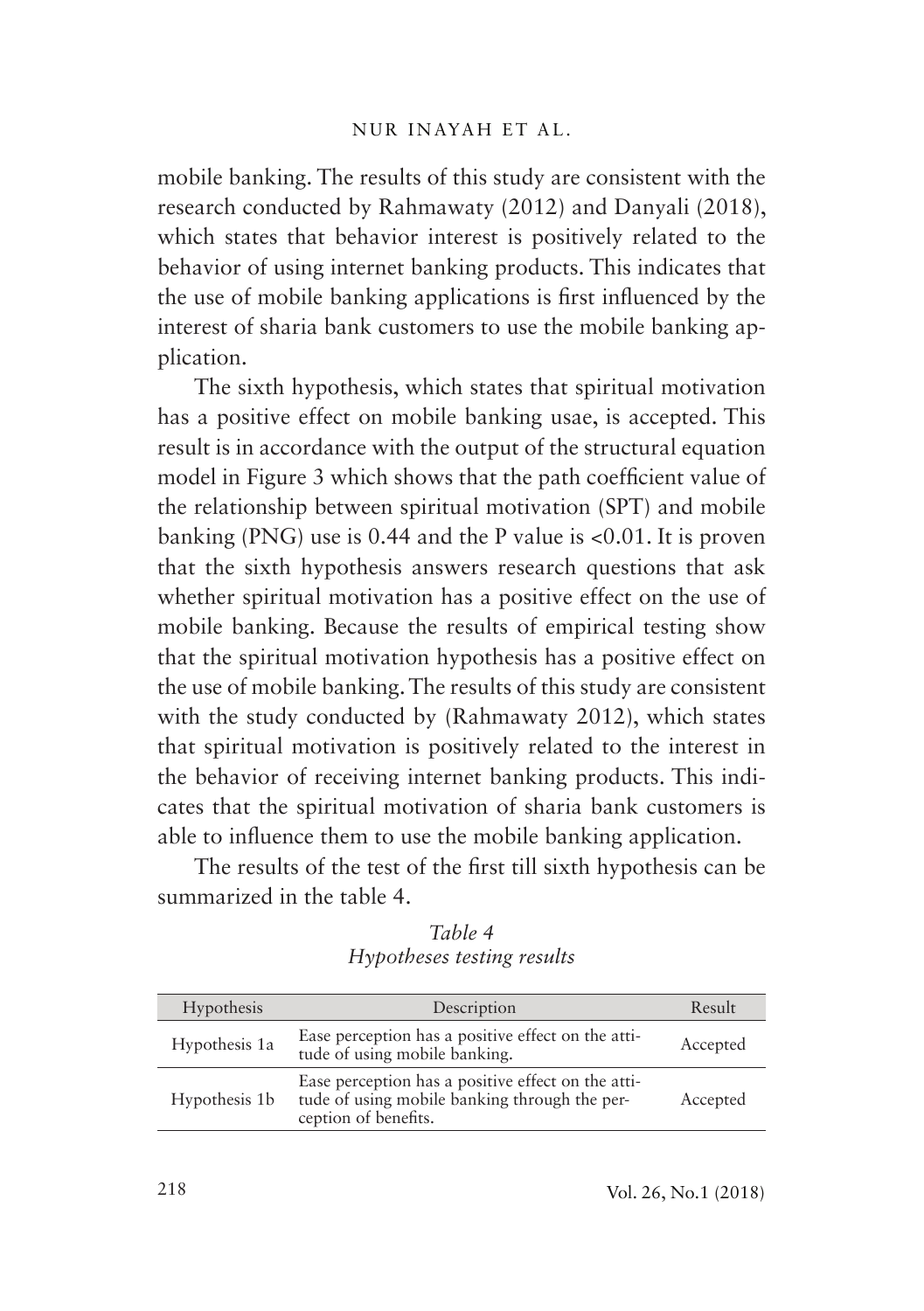| Hypothesis 2 | Benefit perception has a positive effect on the<br>attitude of using mobile banking.                  | Accepted |
|--------------|-------------------------------------------------------------------------------------------------------|----------|
| Hypothesis 3 | The attitude of use has a positive effect on the<br>interest in the behavior of using mobile banking. | Accepted |
| Hypothesis4  | Benefit perception has a positive effect on inter-<br>est in the behavior of mobile banking usage.    | Accepted |
| Hypothesis5  | Behavior intention has a positive effect on the<br>use of mobile banking.                             | Accepted |
| Hypothesis 6 | Spiritual motivation has a positive effect on the<br>use of mobile banking.                           | Accepted |

## **Conclusion**

To explain the behavior of mobile banking use in sharia bank, this study uses the Theory Acceptance Model with several variables; perceived ease, benefit perception, use attitude, behavioral interest, use and spiritual motivation. Based on the above analysis, this study provides empirical evidences that perception of ease has a positive effect on the attitude of using mobile banking, perceived ease positively influences the attitude of using mobile banking through perceived usefulness, perceived usefulness positively influences the attitude of using mobile banking, the attitude of use positively influences the interest in the behavioral use of mobile banking, perceived benefit positively influences the behavioral interest in using mobile banking, behavioral interest influences the use of mobile banking and spiritual motivation influences the use of mobile banking.

Based on the conclusions obtained in this study, it is expected that the sharia banking sector will continue to improve the quality of mobile banking services first, in order to be able to meet customer needs in conducting transactions in the banks. So that customers will continue to increase the use of mobile banking services. The second, the next researchers are expected to be able to expand the Theory Acceptance Model model to explain the behavior of use related to the problem being studied. And the third, for the people of this study, this researhch is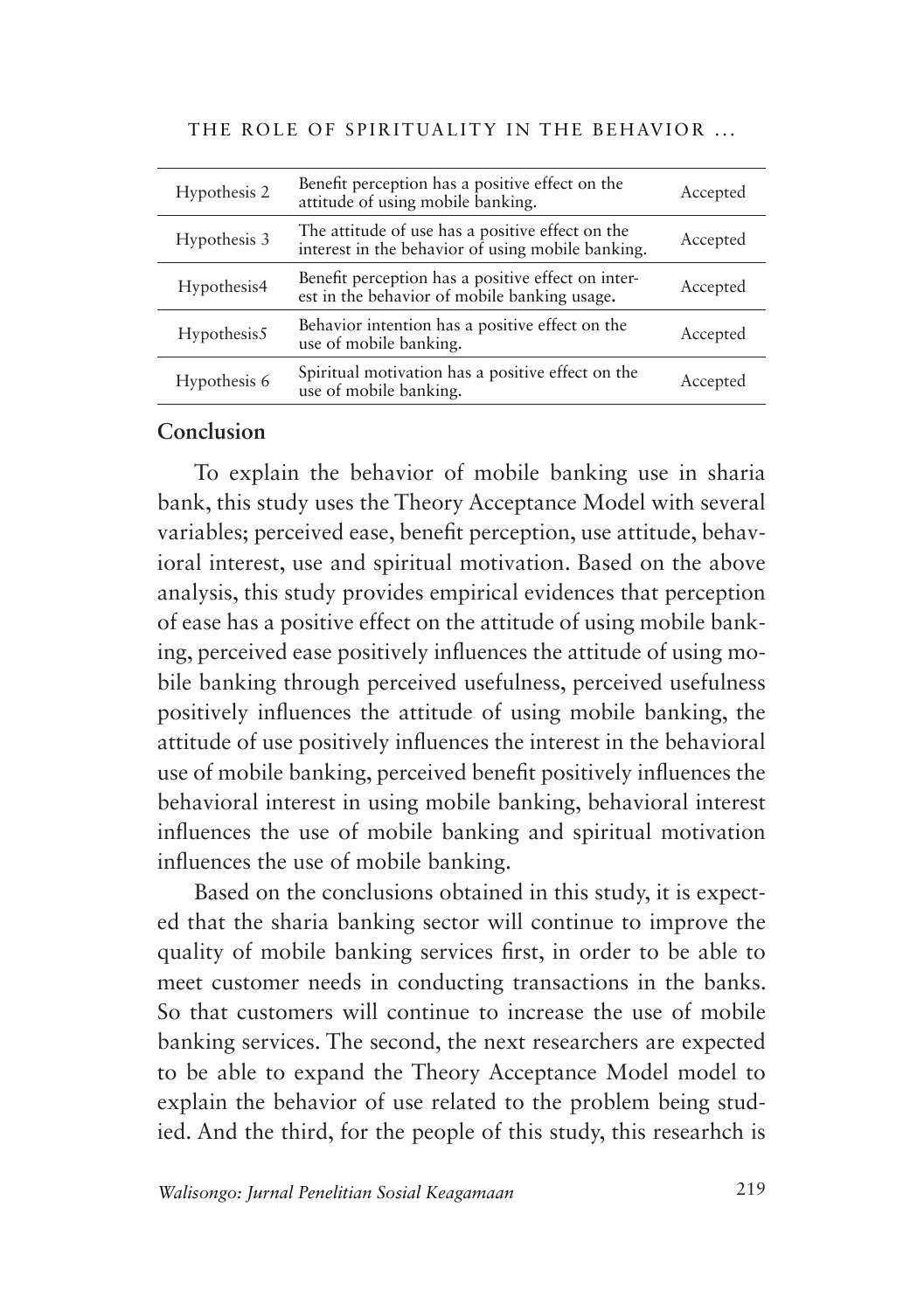expected to provide an understanding before making decision to choose and use sharia bank services that provide convenience and usefulness in accordance with the needs both materially and spiritually.

## **Bibliography**

- Agriyanto, Ratno. 2015. "Redefining Objective of Islamic Banking; Stakeholders Perspective in Indonesia." *Economica* 6  $(2).$ 
	- ———. 2016. "Accrual Based AccountingImplementation: An Approach For Modelling Major Decisions." *Risk Governance & Control* 6 (12). doi:10.16309/j.cnki.issn.1007- 1776.2003.03.004.
	- ———. 2017. "Model of Prediction of Behavioral Use of Accrual Basis Accounting Information on Local Government in Indonesia." *Journal of Engineering and Applied Sciences* 12 (33). doi:10.1108/17590811111170539.
- Akhtar, Mohammad Hanif. 2013. "After the Financial Crisis: A Cost Efficiency Analysis of Banks from Saudi Arabia." *International Journal of Islamic and Middle Eastern Finance and Management* 6 (4): 322–32. doi:10.1108/ IMEFM-05-2013-0059.
- Akturan, Ulun, and Nuray Tezcan. 2012. "Mobile Banking Adoption of the Youth Market: Perceptions and Intentions." *Marketing Intelligence and Planning* 30 (4): 444– 59. doi:10.1108/02634501211231928.
- Alam, Syed Shah, Ali Khatibi, A. Solucis Santhapparaj, and Mohammad Talha. 2007. "Development and Prospects of Internet Banking in Bangladesh." *Competitiveness Review* 17 (1–2): 56–66. doi:10.1108/10595420710816614.
- Alfani, Dennis Shabri. 2015. "Pengaruh Perceived Usefulness, Perceived Ease of Use, Perceived Credibility Dan Motivasi Spiritual Islam Pada Minat Nasabah Menggunakan Layanan Internet Banking Bank Syariah Mandiri Suraba-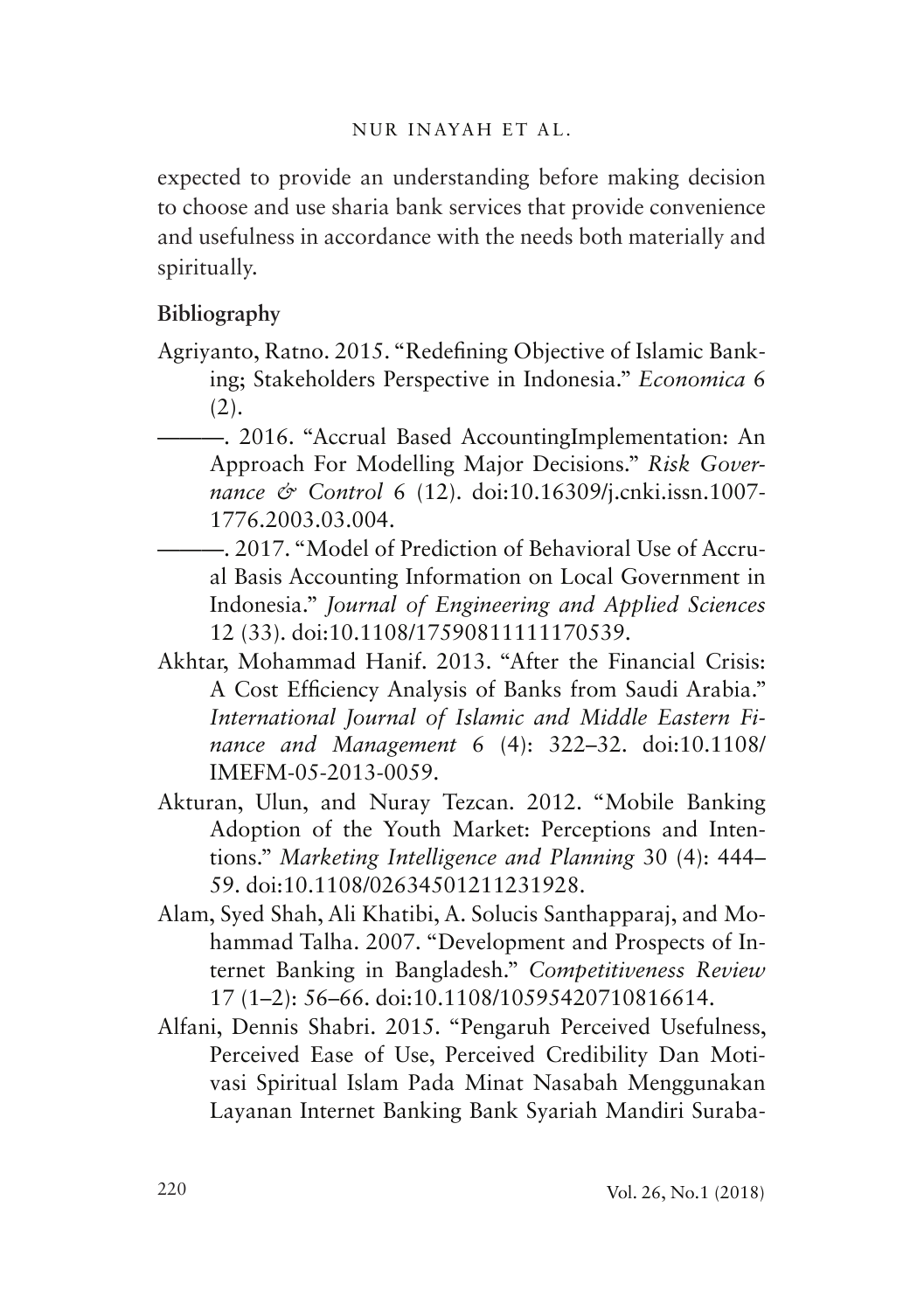ya." Universitas Airlangga.

- Anendro, Imam. 2016. "Analisis Faktor-Faktor Yang Mempengaruhi Minat Nasabah Bank Syariah Mandiri Terhadap Penggunaan E-Money." UIN Sunan Kalijaga.
- Bapat, Dhananjay. 2017. "Exploring the Antecedents of Loyalty in the Context of Multi-Channel Banking." *International Journal of Bank Marketing* 35 (2): 174–86. doi:10.1108/ IJBM-10-2015-0155.
- Basias, Nikolaos, Marinos Themistocleous, and Vicenzo Morabito. 2013. "SOA Adoption in E-Banking." *Journal of Enterprise Information Management* 26 (6): 719–39. doi:10.1108/JEIM-07-2013-0042.
- Danyali, Arezo Ahmadi. 2018. "Factors Influencing Customers' Change of Behaviors from Online Banking to Mobile Banking in Tejarat Bank, Iran." *Journal of Organizational Change Management* 31 (6): 1226–33. doi:10.1108/ JOCM-07-2017-0269.
- Digabriele, James A. 2009. "Implications of Regulatory Prescriptions and Audit Standards on the Evolution of Forensic Accounting in the Audit Process." *Journal of Applied Accounting Research* 10 (2): 109–21. doi:10.1108/09675420910984673.
- Dinger, Valeriya, and Jürgen Von Hagen. 2009. "Does Interbank Borrowing Reduce Bank Risk?" *Journal of Money, Credit and Banking* 41 (2–3): 491–506. doi:10.1111/j.1538- 4616.2009.00217.x.
- Ghozali, Imam. 2002. "Pengaruh Religiositas Terhadap Komitmen Organisasi, Keterlibatan Kerja, Kepuasan Kerja Dan Produktivitas." *Jurnal Bisnis Strategi* 9.
- Hans, Liang. 2014. "Bricks vs Clicks: Entrepreneurial Online Banking Behaviour and Relationship Banking." *International Journal of Entrepreneurial Behaviour &. Research* 14 (1): 47–60.
- Khakim, Abdul. 2016. "Pengaruh Persepsi Kemudahan, Persepsi Kemanfaatan, Dan Kelompok Referensi Terhadap Penggu-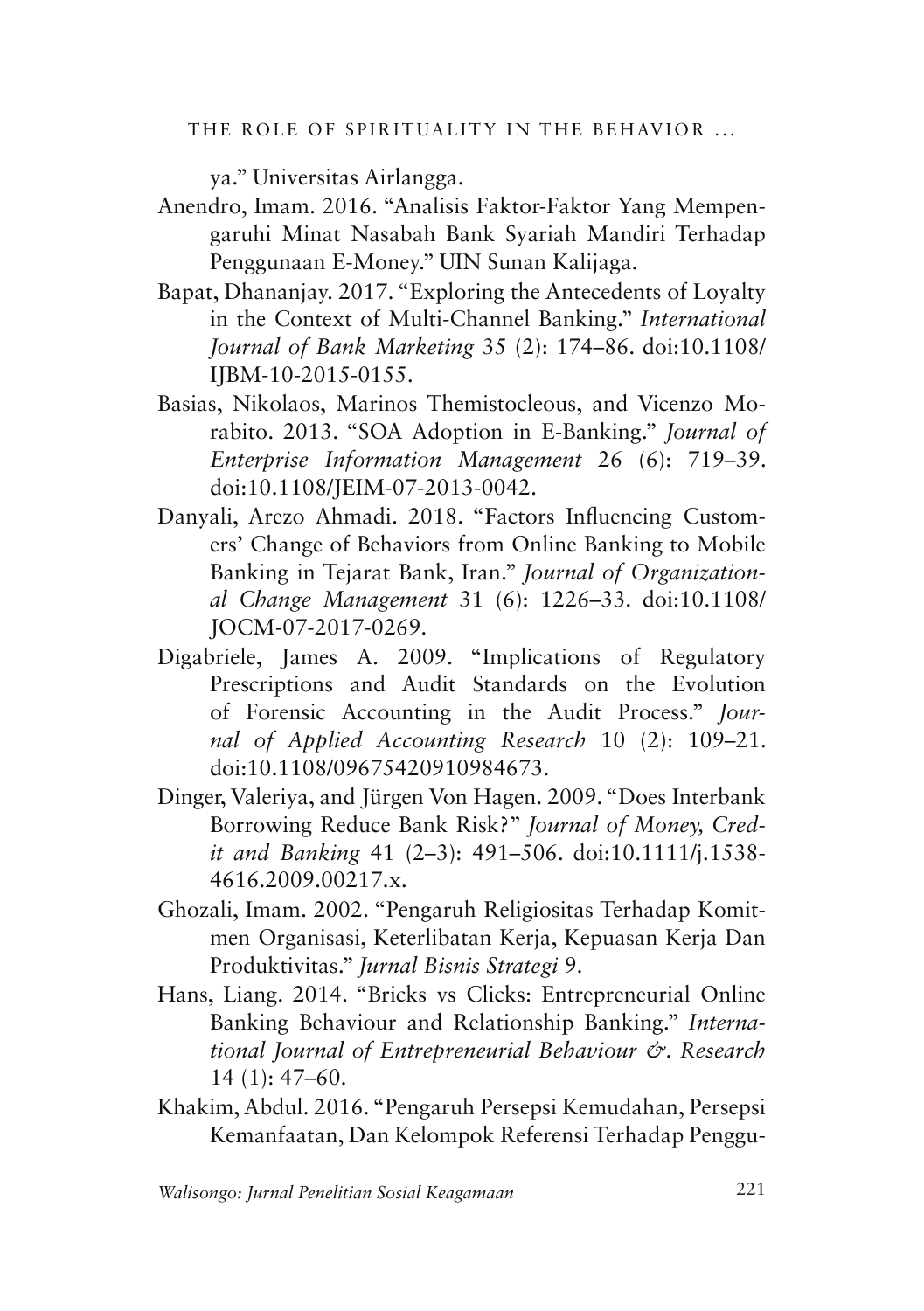### NUR INAYAH ET AL.

naan Alat Pembayaran Menggunakan Kartu APMK." *Thesis*. IAIN Salatiga.

- Kwateng, Kwame Owusu, Osei Atiemo, Kenneth Afo, and Charity Appiah. 2018. "Acceptance and Use of Mobile Banking: An Application of UTAUT2." *Journal of Enterprise Information Management*. doi:10.1108/JEIM-03-2018-0055.
- Larsson, Anthony, and Yamit Viitaoja. 2017. "Building Customer Loyalty in Digital Banking: A Study of Bank Staff's Perspectives on the Challenges of Digital CRM and Loyalty." *International Journal of Bank Marketing* 35 (6): 858–77. doi:10.1108/IJBM-08-2016-0112.
- Liu, Day Yang, Shou Wei Chen, and Tzu Chuan Chou. 2011. "Resource Fit in Digital Transformation: Lessons Learned from the CBC Bank Global e-Banking Project." *Management Decision* 49 (10): 1728–42. doi:10.1108/00251741111183852.
- Mathuva, David M., Josephat K. Mboya, and James B. Mc-Fie. 2017. "Achieving Legitimacy through Co-Operative Governance and Social and Environmental Disclosure by Credit Unions in a Developing Country." *Journal of Applied Accounting Research* 18 (2): 162–84. doi:10.1108/ JAAR-12-2014-0128.
- Minjoon, Joon. 2016. "Examining the Key Dimensions of Mobile Banking Service Quality: An Exploratory." *International Journal of Bank Marketing* 34 (2): 1–21.
- Mullan, Jennifer, Laura Bradley, and Sharon Loane. 2017. "Bank Adoption of Mobile Banking: Stakeholder Perspective." *International Journal of Bank Marketing* 35 (7): 1152–72. doi:10.1108/IJBM-09-2015-0145.
- Mutia, Islamylia dan Evi. 2016. "Pengaruh Sikap, Norma Subjektif, Kontrol Perilaku, Motivasi Spiritual Terhadap Minat Mahasiswa Akuntansi Dalam Memilih Konsentrasi Akuntansi Syariah Di Fakultas Ekonomi Universitas Syiah Kuala." *Ilmiah Mahasiswa Ekonomi Akuntansi* 1 (1): 193. doi:10.1360/zd-2013-43-6-1064.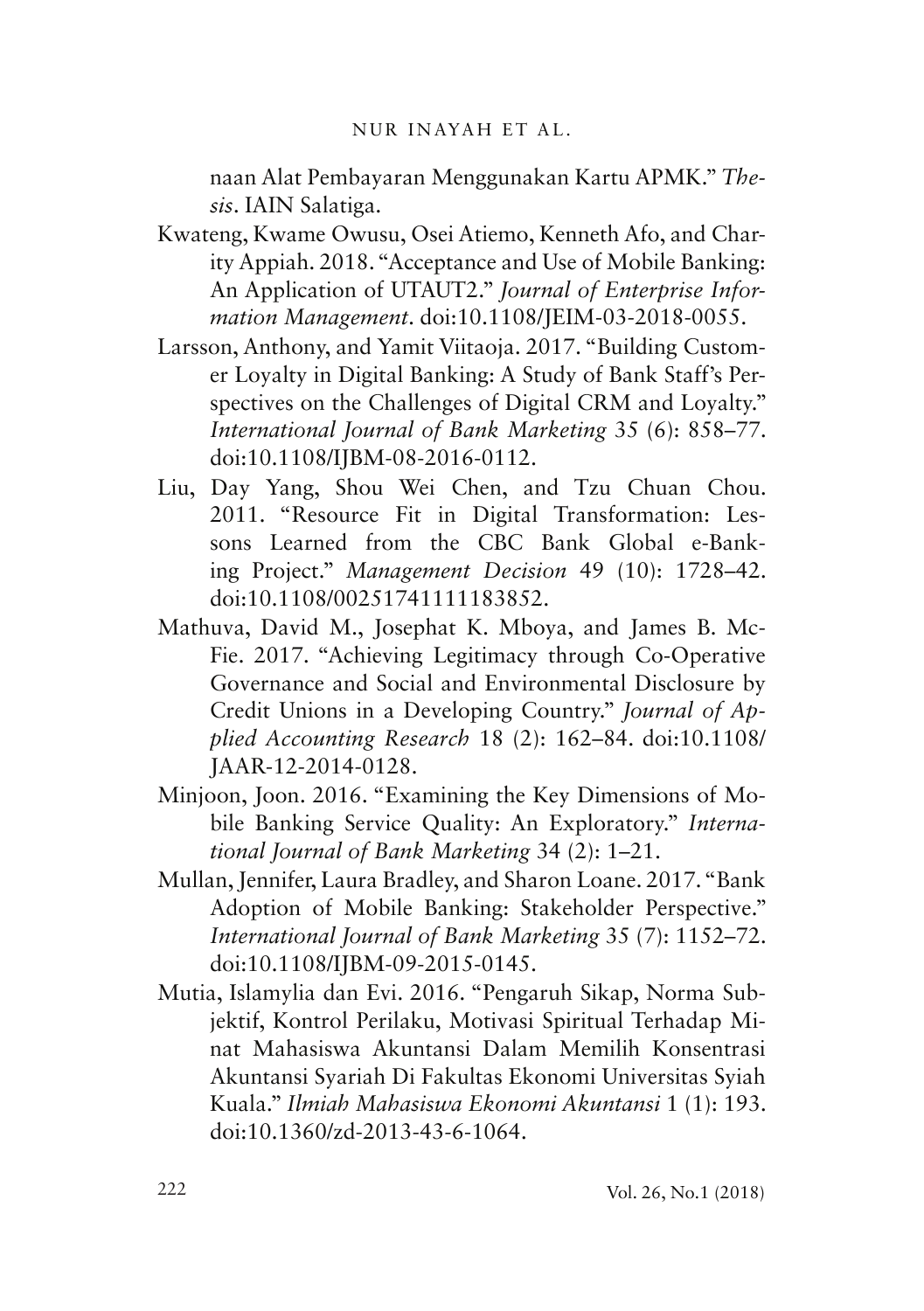- Narteh, Bedman. 2013. "SME Bank Selection and Patronage Behaviour in the Ghanaian Banking Industry." *Management Research Review* 36 (11): 1061–80. doi:10.1108/MRR-06-2012-0147.
- Peevers, G., G. Douglas, D. Marshall, and M. A. Jack. 2011. "On the Role of SMS for Transaction Confirmation with IVR Telephone Banking." *International Journal of Bank Marketing* 29 (3): 206–23. doi:10.1108/02652321111117494.
- Poon, Wai Ching. 2008. "Users' Adoption of e-Banking Services: The Malaysian Perspective." *Journal of Business and Industrial Marketing* 23 (1): 59–69. doi:10.1108/08858620810841498.
- Rahmawaty, Anita. 2012. "Model Perilaku Penerimaan Internet Banking Di Bank Syariah: Peran Motivasi Spiritual." In *Annual International Conference on Islamic Studies (AICIS) XII*. Surabaya: MoRA.
- Ratnaningrum, Luh Putu Rara Ayu. 2013. "Aplikasi Model TAM Terhadap Pengguna Layanan Internet Banking Di Kota Denpasar." *Universitas Udayana* 7 (1): 21.
- Sa'diyah, Mahmudatus, and Nur Aziroh. 2013. "Mempengaruhi Tingkat Kepercayaan Nasabah Muslim Pengguna Mobile Banking Di Bank Muamalat Indonesia." *Equilibrium* 1 (1).
- Sahilatua, Priska Febriani, and Naniek Noviari. 2013. "Penerapan Perencanaan Pajak Penghasilan Pasal 21 Sebagai Strategi Penghematan Pembayaran Pajak." *E-Jurnal Akuntansi Universitas Udayana 5.1 (2013): 231-250 PENERA-PAN* 1: 231–50. doi:10.1109/PROC.1969.7161.
- Saputri, Ainun Fika Budi Aji. 2015. "Pengaruh Keamanan, Kemudahan, Dan Risiko Kinerja Terhadap Keputusan Pembelian Secara Online." *Jurnal Manajemen Bisnis Indonesia* 4 (III).
- Sharing Vision. 2015. "Pertumbuhan SMS/Mobile Banking Di Indonesia." *Sharingvision.Com*. https://sharingvision.com/ pertumbuhan-smsmobile-banking-di-indonesia/.
- Shofwa, Yoiz. 2013. "Pengaruh Motivasi Spiritual Dan Kepemi-